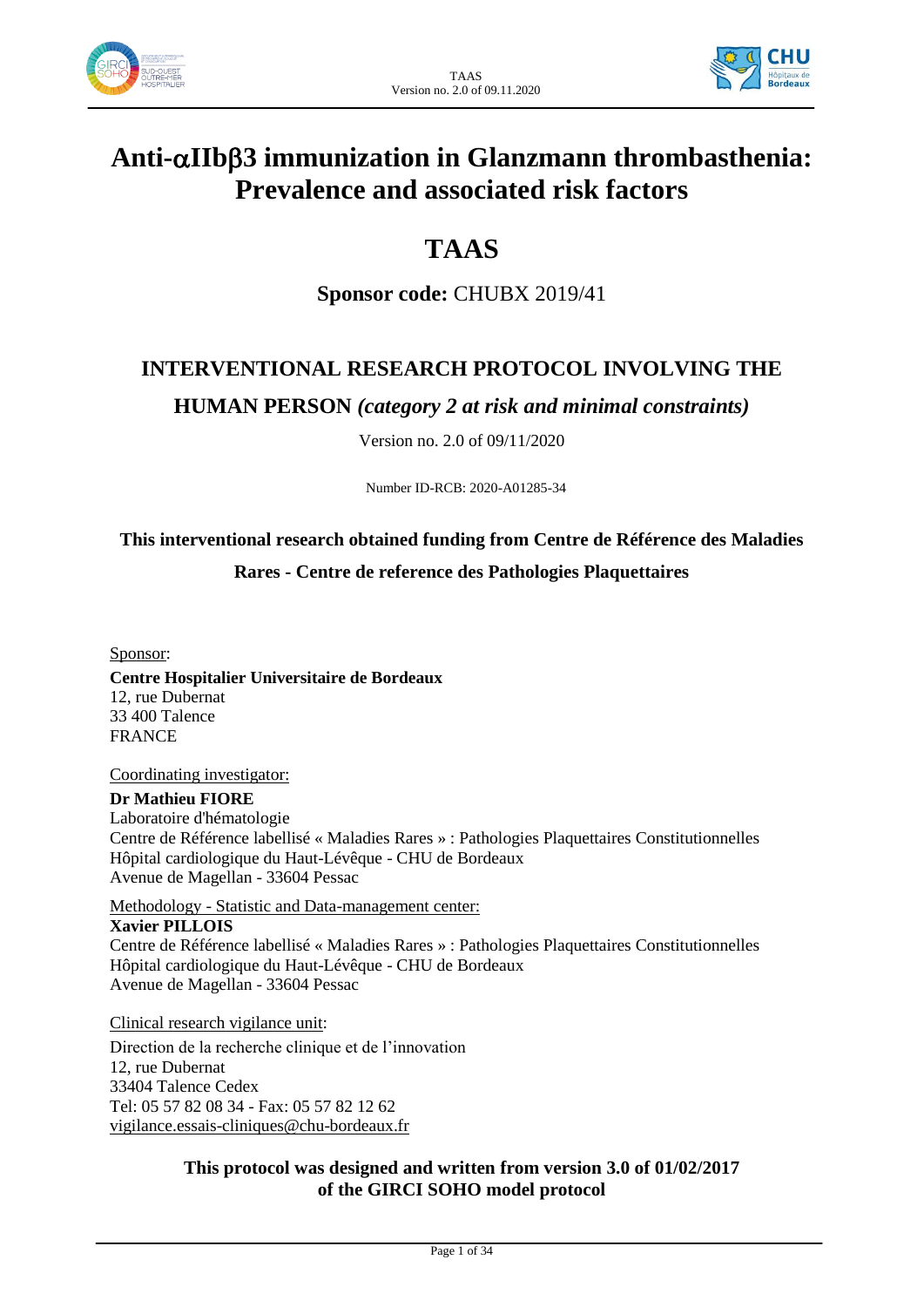



## **HISTORY OF PROTOCOL UPDATES**

| <b>VERSION</b> | <b>DATE</b> | <b>REASON FOR UPDATE</b>                                                                                                                                                                                                                                           |  |  |
|----------------|-------------|--------------------------------------------------------------------------------------------------------------------------------------------------------------------------------------------------------------------------------------------------------------------|--|--|
| 1.0            | 04/05/2020  | Soumission initiale au CPP                                                                                                                                                                                                                                         |  |  |
| 2.0            | 09/11/2020  | <b>Modification n°1:</b> ajout d'un critère de non inclusion, modification<br>de l'âge minimum des mineurs pouvant être inclus, signature du<br>consentement par un tiers, modification du nombre de centres<br>participants, ajout des dosages anticorps anti-HLA |  |  |
|                |             |                                                                                                                                                                                                                                                                    |  |  |
|                |             |                                                                                                                                                                                                                                                                    |  |  |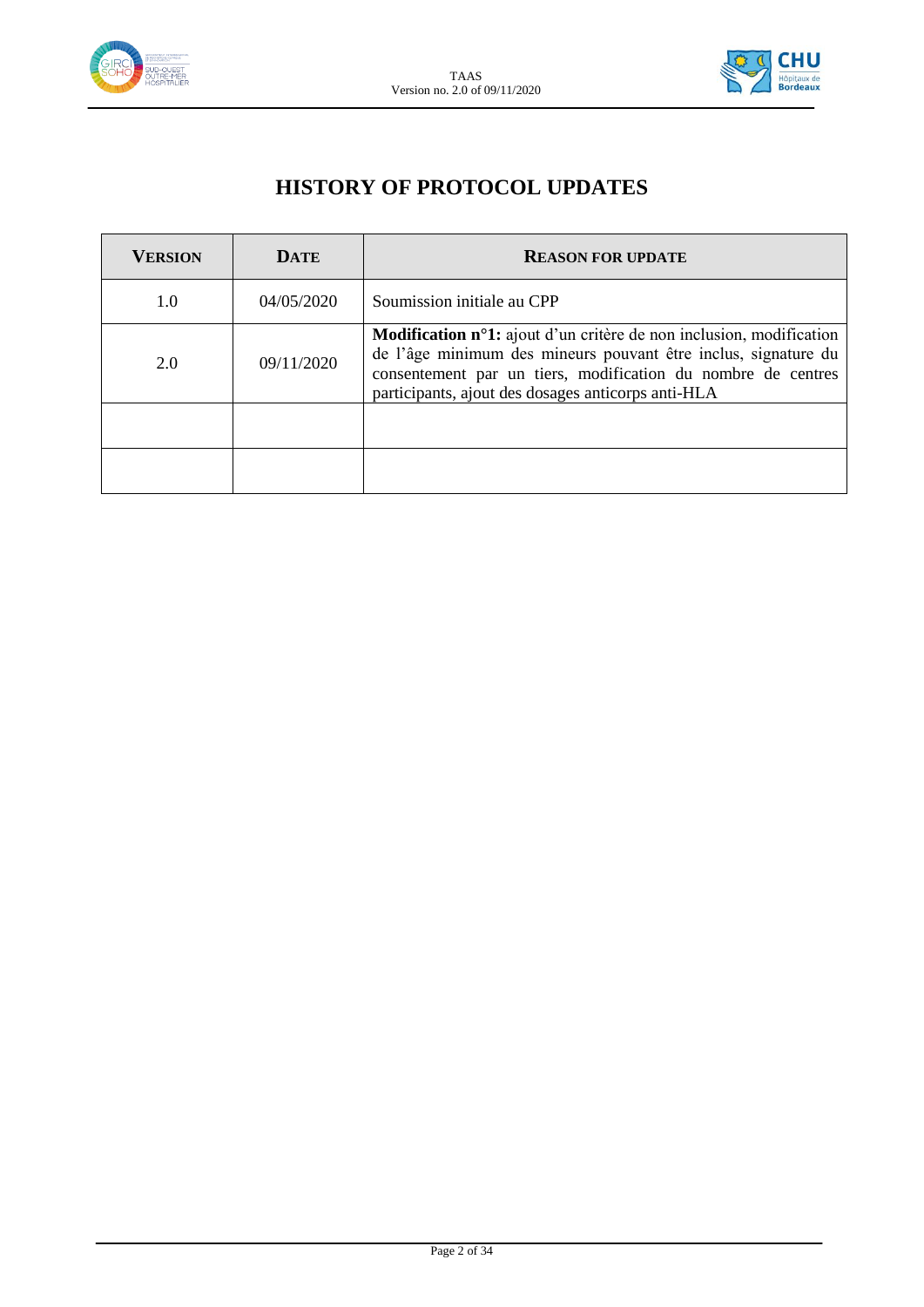



### **PROTOCOL SIGNATURE PAGE**

## **Anti-IIb3 immunization in Glanzmann thrombasthenia: Prevalence and associated risk factors**

## **TAAS**

## **Sponsor code: CHUBX 2019/41**

#### **Sponsor**

Centre Hospitalier Universitaire de Bordeaux in Bordeaux, on 12, rue Dubernat 33400 Talence

Le Directeur Général du CHU de Bordeaux Y. BUBIEN Et par délégation, le Directeur de la Recherche Clinique et de l'Innovation, J. BELCASTRO

**Coordinating investigator** in Pessac, on Dr Mathieu FIORE Laboratoire d'hématologie Centre de Référence labellisé « Maladies Rares » : Pathologies Plaquettaires Constitutionnelles Hôpital cardiologique du Haut-Lévêque - CHU de Bordeaux Avenue de Magellan - 33604 Pessac Tel : +33 (0)5 57 65 64 78 Fax : +33 (0)5 57 65 68 45 Courriel : mathieu.fiore@chu-bordeaux.fr

> Dr M. FIORE Signature

#### **Principal investigateur**

Title and name of the investigator in on

Address

 $Tel$ Fax: Email:

Title and name of the person Signature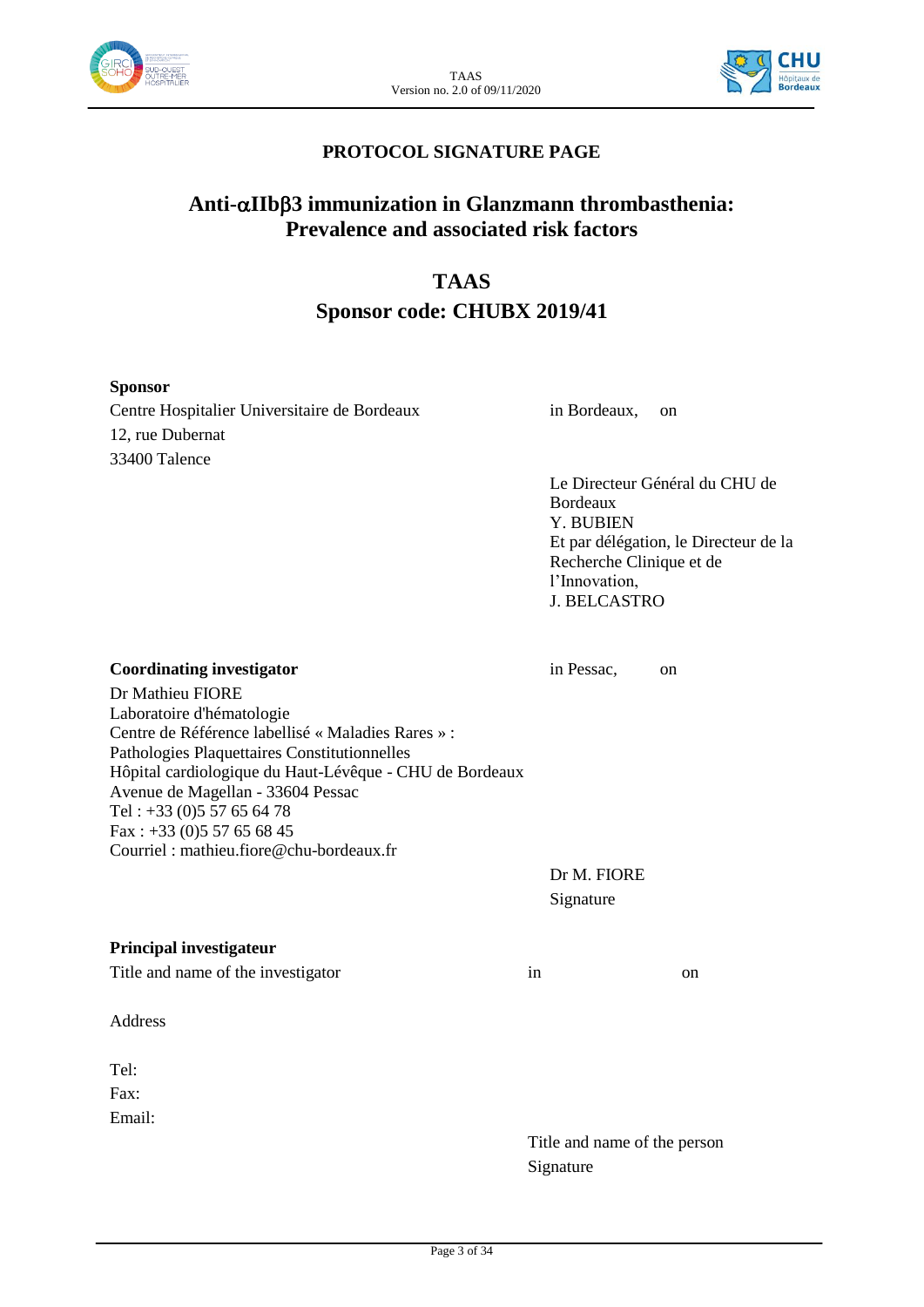



## **MAIN CORRESPONDENTS**

### **Coordinating investigator**

Dr Mathieu FIORE Laboratoire d'hématologie Centre de Référence labellisé « Maladies Rares » : Pathologies Plaquettaires Constitutionnelles Hôpital cardiologique du Haut-Lévêque - CHU de Bordeaux Avenue de Magellan - 33604 Pessac Tel : +33 (0)5 57 65 64 78 Fax:  $+33$  (0)57 65 68 45 Email : mathieu.fiore@chu-bordeaux.fr

#### **Coordination Center**

CIC à thématique cardio-vasculaire Hôpital Cardiologique du Haut-Lévêque Avenue de Magellan - 33604 Pessac Email : cic.cardio@chu-bordeaux.fr Christel DUPRAT Cécile JORÉ Cécilia VINCENDEAU Yeliz CELIK Amandine RUISSEL Sandrine BEYLOT-LAPOUGE Philippe PRUNIER Valérie GOIN-MONSINJON Tél : +33 (0)5 57 65 66 66 Fax:  $+33$  (0)5 57 65 66 63

#### **Analysis Laboratory:**

Laboratoire d'hématologie Centre de Référence labellisé « Maladies Rares » : Pathologies Plaquettaires Constitutionnelles Hôpital cardiologique du Haut-Lévêque - CHU de Bordeaux Avenue de Magellan - 33604 Pessac

Centre de Ressources Biologiques Pluri thématiques - Pôle de Biologie et de Pathologie Hôpital du Tondu - Groupe hospitalier Pellegrin - CHU de Bordeaux 33076 Bordeaux Cedex Accueil : +33 (0)5 57 82 12 00 - Fax : +33 (0)5 57 82 15.12

#### **Sponsor**

Centre Hospitalier Universitaire de Bordeaux 12 rue Dubernat 33 400 Talence FRANCE

Jonathan BELCASTRO - Directeur de la Recherche Clinique et de l'Innovation Dr Anne GIMBERT - Responsable « Promotion interne » Tél : +33 (0)5 57 82 08 34 Fax : +33 (0)5 56 79 49 26 Courriel : anne.gimbert@chu-bordeaux.fr

### **Responsable d'Etudes Cliniques**

Sophie TABUTEAU Direction de la Recherche Clinique et de l'Innovation Direction Générale des hôpitaux de Bordeaux 12 rue Dubernat 33404 Talence Cedex Tél. : +33 (0)5 57 82 10.66 Fax : +33 (0)5 56 79 49 26 Courriel : sophie.tabuteau@chu-bordeaux.fr

#### **Clinical research study vigilance unit**

Direction de la recherche clinique et de l'innovation 12, rue Dubernat 33404 Talence Cedex Tel: +33 (0)5 57 82 16 26 - Fax: +33 (0)5 57 82 12 62 [vigilance.essais-cliniques@chu-bordeaux.fr](mailto:vigilance.essais-cliniques@chu-bordeaux.fr)

#### **Méthodology- Statistic and Data Management Center**

Xavier PILLOIS Centre de Référence labellisé « Maladies Rares » : Pathologies Plaquettaires Constitutionnelles Hôpital cardiologique du Haut-Lévêque - CHU de Bordeaux Av. de Magellan - 33604 Pessac Tel : +33 (0)5 56 79 56 79 (poste 33125) Courriel : xavier.pillois@chu-bordeaux.fr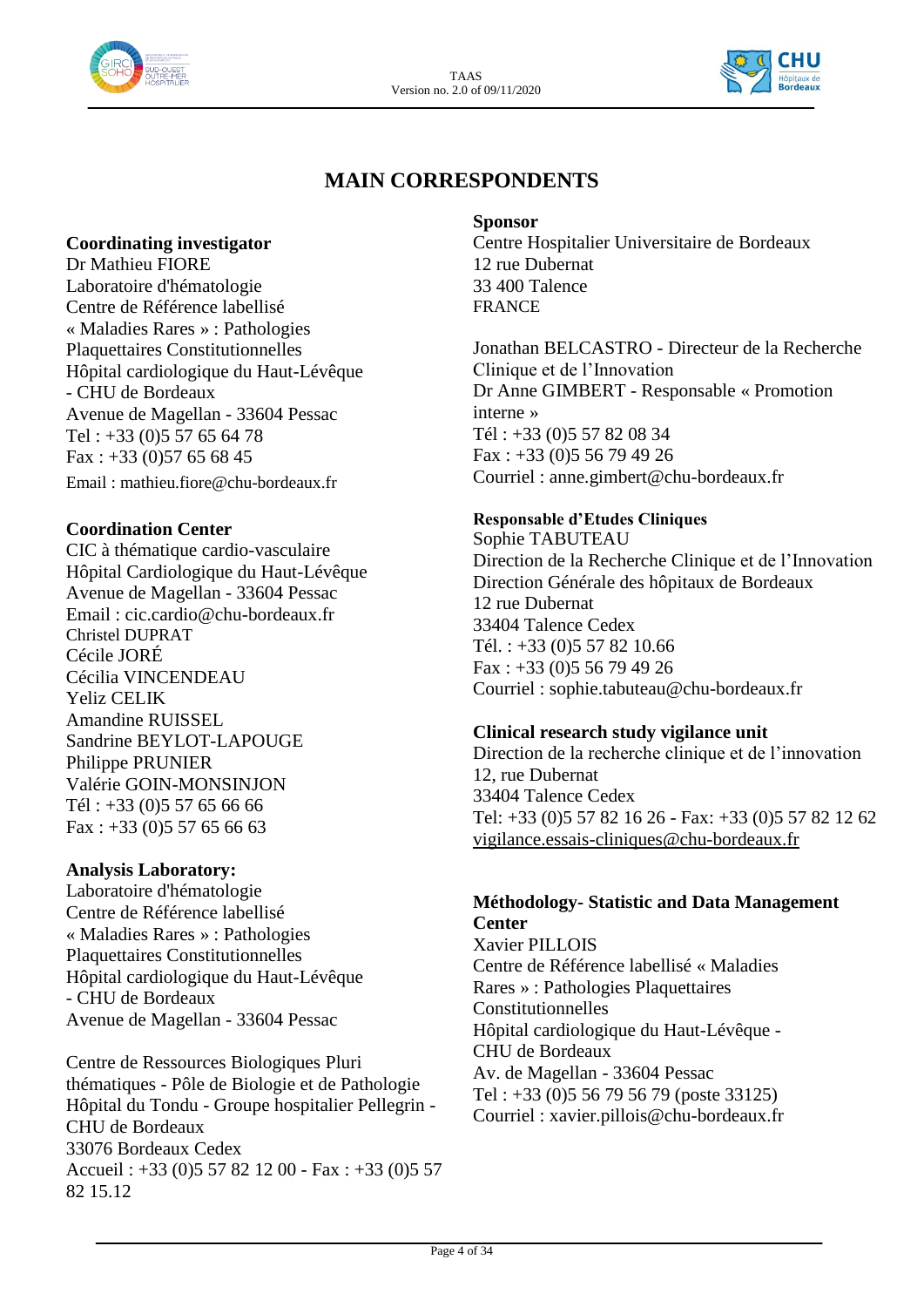



## **CONTENTS**

| <b>CONTENTS</b> |                                                                                                                                 |                                                                                                                                                                                                                                                                                                                                                                                                                                                           |                                                                      |  |  |  |
|-----------------|---------------------------------------------------------------------------------------------------------------------------------|-----------------------------------------------------------------------------------------------------------------------------------------------------------------------------------------------------------------------------------------------------------------------------------------------------------------------------------------------------------------------------------------------------------------------------------------------------------|----------------------------------------------------------------------|--|--|--|
| 1.              | <b>SUMMARY OF THE RESEARCH</b>                                                                                                  |                                                                                                                                                                                                                                                                                                                                                                                                                                                           |                                                                      |  |  |  |
|                 | <b>ABSTRACT</b>                                                                                                                 |                                                                                                                                                                                                                                                                                                                                                                                                                                                           |                                                                      |  |  |  |
| 2.              | SCIENTIFIC JUSTIFICATION AND GENERAL DESCRIPTION                                                                                |                                                                                                                                                                                                                                                                                                                                                                                                                                                           |                                                                      |  |  |  |
|                 | 2.1.<br>2.2.                                                                                                                    | <b>CURRENT STATE OF KNOWLEDGE</b><br>RESEARCH HYPOTHESES AND EXPECTED RESULTS                                                                                                                                                                                                                                                                                                                                                                             | 13<br>15                                                             |  |  |  |
|                 | 2.3.<br>2.3.1.<br>2.3.2.                                                                                                        | JUSTIFICATION OF THE METHODOLOGICAL CHOICES<br>Study design and study population selection<br>Definition and measurement of anti- $\alpha_{IIb}\beta_3$ immunization                                                                                                                                                                                                                                                                                      | 16<br>16<br>16                                                       |  |  |  |
|                 | 2.4.<br>2.5.<br>2.6.                                                                                                            | <b>RISK/BENEFIT RATIO</b><br><b>EXPECTED BENEFITS</b><br>JUSTIFICATION OF THE LOW LEVEL OF INTERVENTION                                                                                                                                                                                                                                                                                                                                                   | 16<br>16<br>17                                                       |  |  |  |
| 3.              |                                                                                                                                 | <b>RESEARCH OBJECTIVES</b>                                                                                                                                                                                                                                                                                                                                                                                                                                | 17                                                                   |  |  |  |
|                 | 3.1.<br>3.2.                                                                                                                    | <b>MAIN OBJECTIVE</b><br><b>SECONDARY OBJECTIVES</b>                                                                                                                                                                                                                                                                                                                                                                                                      | 17<br>17                                                             |  |  |  |
| 4.              |                                                                                                                                 | <b>EVALUATION CRITERIA</b>                                                                                                                                                                                                                                                                                                                                                                                                                                | 18                                                                   |  |  |  |
|                 | 4.1.<br>4.2.                                                                                                                    | <b>MAIN EVALUATION CRITERION</b><br>4.1.1. Characterization of an anti-gpiib-iiia immunization<br>4.1.2. Risk factors potentially involved<br>SECONDARY EVALUATION CRITERIA                                                                                                                                                                                                                                                                               | 18<br>18<br>18<br>18                                                 |  |  |  |
| 5.              |                                                                                                                                 | <b>RESEARCH DESIGN</b>                                                                                                                                                                                                                                                                                                                                                                                                                                    | 19                                                                   |  |  |  |
| 6.              |                                                                                                                                 | <b>ELIGIBILITY CRITERIA</b>                                                                                                                                                                                                                                                                                                                                                                                                                               | 19                                                                   |  |  |  |
|                 | 6.1.<br>6.2.<br>6.3.                                                                                                            | <b>INCLUSION CRITERIA</b><br><b>EXCLUSION CRITERIA</b><br>FEASIBILITY AND RECRUITMENT PROCEDURES                                                                                                                                                                                                                                                                                                                                                          | 19<br>19<br>20                                                       |  |  |  |
| 7.              |                                                                                                                                 | TREATMENT/ STRATEGY(IES)/ PROCEDURE(S) OF THE RESEARCH                                                                                                                                                                                                                                                                                                                                                                                                    | 20                                                                   |  |  |  |
| 8.              |                                                                                                                                 | <b>CONDUCTING THE RESEARCH</b>                                                                                                                                                                                                                                                                                                                                                                                                                            | 21                                                                   |  |  |  |
|                 | 8.1.<br>8.2.<br>8.3.<br>8.3.1.<br>8.3.1.1.<br>8.3.1.2.<br>8.3.2.<br>8.4.<br>8.5.<br>8.6.<br>8.7.<br>8.8.<br><b>PARTICIPANTS</b> | THE RESEARCH SCHEDULE<br>SUMMARY TABLE OF THE PARTICIPANT FOLLOW-UP<br>PRE-INCLUSION VISIT<br>Collection of consent<br>For adult population<br>For child population<br>Conducting the visit<br><b>INCLUSION VISIT</b><br><b>FOLLOW-UP VISITS</b><br>END OF RESEARCH VISIT<br>RULES FOR STOPPING A PERSON FROM PARTICIPATING IN THE RESEARCH<br>CONSTRAINTS RELATED TO THE RESEARCH AND POSSIBLE COMPENSATION OF<br>24<br>COLLECTION OF BIOLOGICAL SAMPLES | 21<br>21<br>21<br>21<br>21<br>21<br>22<br>22<br>22<br>23<br>23<br>24 |  |  |  |
| 9.              | 8.9.<br><b>MANAGEMENT OF ADVERSE EVENTS AND NEW DEVELOPMENTS</b><br>24                                                          |                                                                                                                                                                                                                                                                                                                                                                                                                                                           |                                                                      |  |  |  |
| 10.             | STATISTICAL ASPECTS<br>24                                                                                                       |                                                                                                                                                                                                                                                                                                                                                                                                                                                           |                                                                      |  |  |  |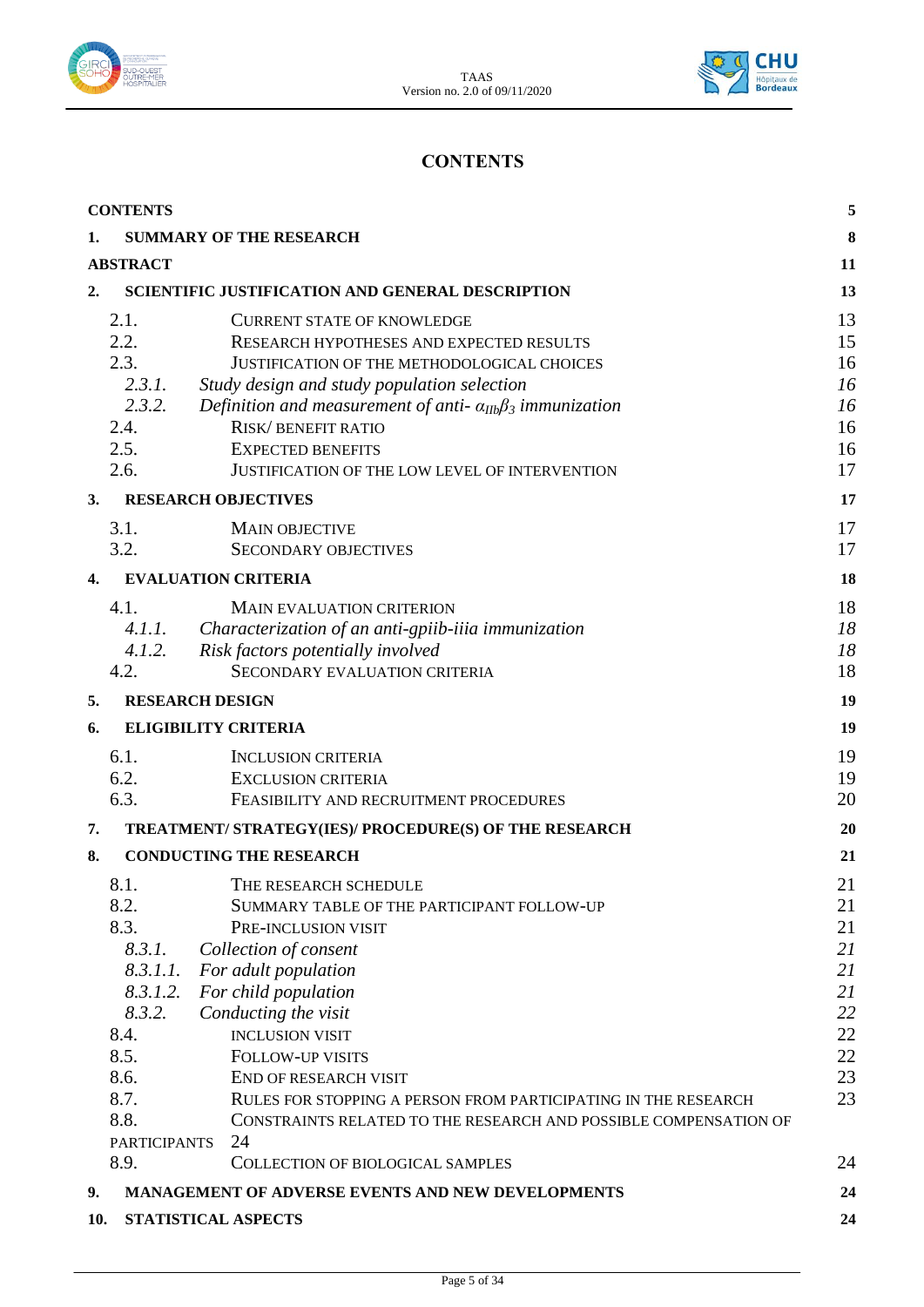



|     | 10.1.<br>10.2.      | <b>CALCULATION OF STUDY SIZE</b>              | 24<br>25 |
|-----|---------------------|-----------------------------------------------|----------|
|     |                     | STATISTICAL METHODS EMPLOYED                  |          |
| 11. |                     | <b>MONITORING OFTHE RESEARCH</b>              | 26       |
|     | 11.1.               | <b>STEERING COMMITTEE</b>                     | 26       |
| 12. |                     | RIGHTS OF ACCESS TO DATA AND SOURCE DOCUMENTS | 26       |
|     | 12.1.               | <b>ACCESS TO DATA</b>                         | 26       |
|     | 12.2.               | <b>SOURCE DATA</b>                            | 26       |
|     | 12.3.               | DATA CONFIDENTIALITY                          | 26       |
|     |                     | 13. QUALITY CONTROL AND QUALITY ASSURANCE     | 27       |
|     | 13.1.               | GUIDELINES FOR COLLECTING DATA                | 27       |
|     | 13.2.               | <b>QUALITY CONTROL</b>                        | 27       |
|     | 13.3.               | DATA MANAGEMENT                               | 27       |
|     | 13.3.1.             | Data management software                      | 27       |
|     |                     | 13.3.1.1. Software used                       | 27       |
|     |                     | 13.3.1.2. Data Hosting                        | 27       |
|     |                     | 13.3.2. Access to Data                        | 27       |
|     |                     | 13.3.3. Data Entry method                     | 27       |
|     |                     | 13.3.4. Quality control of data               | 27       |
|     |                     | 13.3.5. Modifications/Deletions               | 28       |
|     | 13.3.6. Backup      |                                               | 28       |
|     |                     | 13.3.7. Freeze database                       | 28       |
|     |                     | 13.3.8. Data Transfer                         | 28       |
|     | 13.4.               | AUDIT AND INSPECTION                          | 28       |
| 14. |                     | ETHICAL AND REGULATORY CONSIDERATIONS         | 29       |
| 15. |                     | PRESERVATION OF RESEARCH DOCUMENTS AND DATA   | 30       |
| 16. | <b>FINAL REPORT</b> |                                               | 30       |
| 17. |                     | <b>RULES FOR PUBLICATION</b>                  | 30       |
|     | 17.1.               | <b>SCIENTIFIC COMMUNICATIONS</b>              | 30       |
|     | 17.2.               | COMMUNICATION OF RESULTS TO PARTICIPANTS      | 31       |
|     | 17.3.               | <b>TRANSFER OF DATA</b>                       | 31       |
|     |                     | <b>BIBLIOGRAPHIC REFERENCES</b>               | 32       |
|     | <b>APPENDICES</b>   |                                               | 34       |
|     |                     |                                               |          |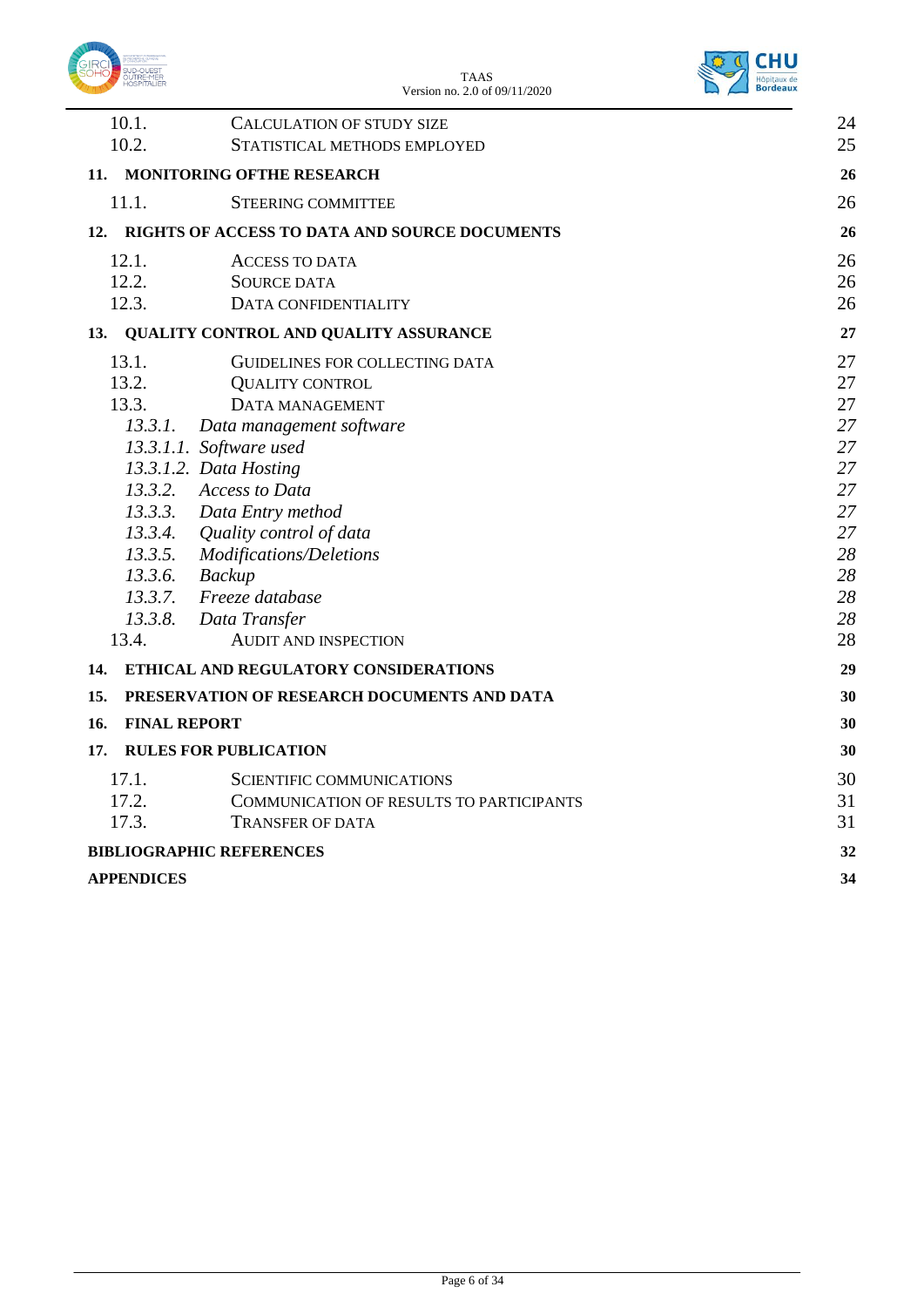



## **LIST OF ABBREVIATIONS**

| <b>ANSM</b>  | French National Agency for Medicines and Health Products Safety |
|--------------|-----------------------------------------------------------------|
| <b>CPP</b>   | Committee for the Protection of Persons                         |
| AE           | <b>Adverse Event</b>                                            |
| <b>SAE</b>   | Serious Adverse Event                                           |
| <b>SAR</b>   | <b>Serious Adverse Reaction</b>                                 |
| <b>USAR</b>  | <b>Unexpected Serious Adverse Reaction</b>                      |
| <b>SUSAR</b> | <b>Suspected Unexpected Serious Adverse Reaction</b>            |
| <b>GT</b>    | Glanzmann Thrombastenia                                         |
| <b>CRPP</b>  | Centre de Référence des Pathologies Plaquettaires               |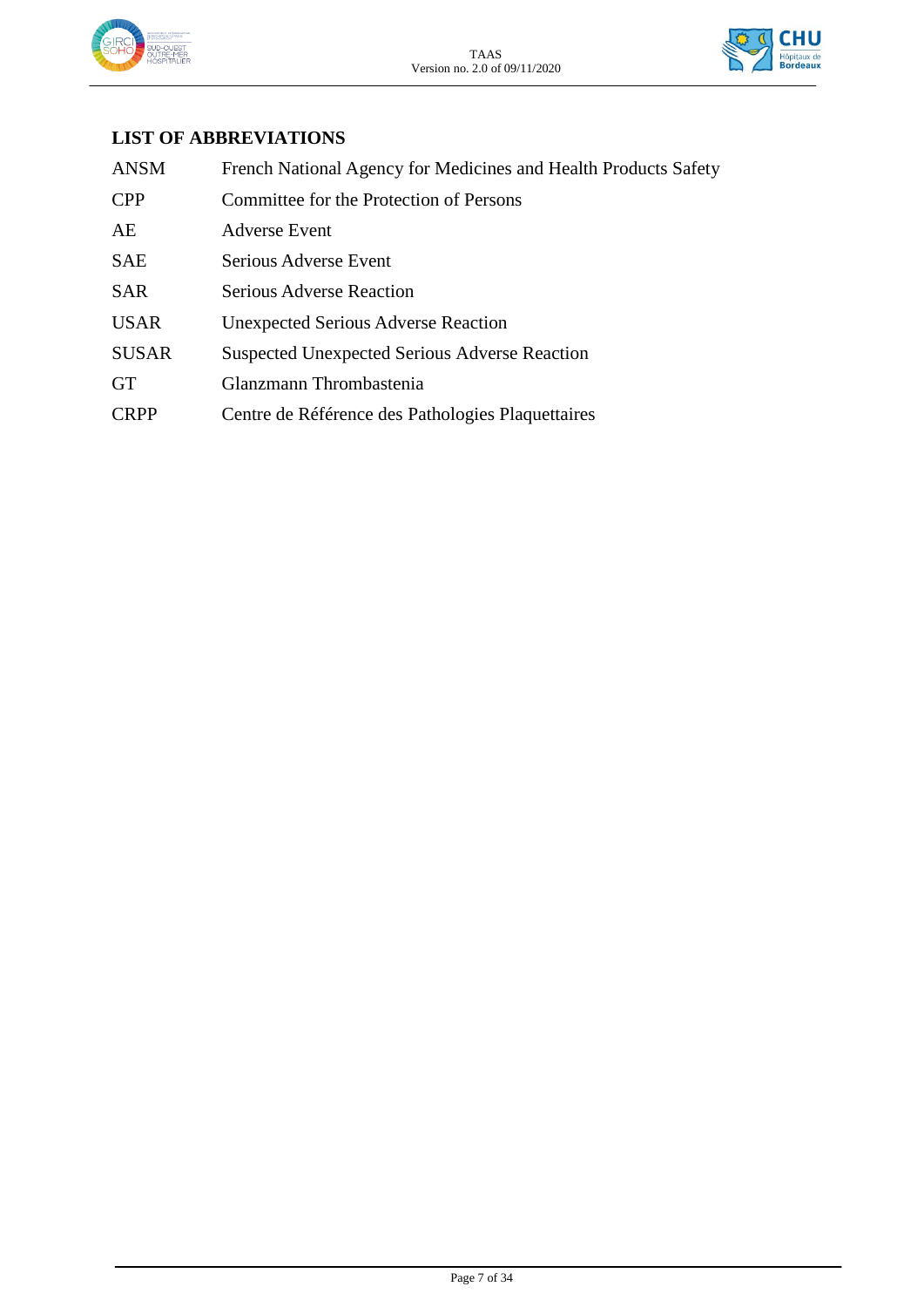



## **1. SUMMARY OF THE RESEARCH**

| <b>SPONSOR</b>                             | CHU de Bordeaux                                                                                                                                                                                                                                                                                                                                                                                                                                                                                                                                                                                                                                                                                                                                                                                                                                                                                                                                                                                                                                                                                                                                                                                                                                                                                                                                                                                                                                                                                                                                                                                                                                                                                                                                                                                                                                                                                                                                                                                                                                                                                                                                                                                                                                                                                                                                                                                                                                                                                                                                              |  |  |  |  |
|--------------------------------------------|--------------------------------------------------------------------------------------------------------------------------------------------------------------------------------------------------------------------------------------------------------------------------------------------------------------------------------------------------------------------------------------------------------------------------------------------------------------------------------------------------------------------------------------------------------------------------------------------------------------------------------------------------------------------------------------------------------------------------------------------------------------------------------------------------------------------------------------------------------------------------------------------------------------------------------------------------------------------------------------------------------------------------------------------------------------------------------------------------------------------------------------------------------------------------------------------------------------------------------------------------------------------------------------------------------------------------------------------------------------------------------------------------------------------------------------------------------------------------------------------------------------------------------------------------------------------------------------------------------------------------------------------------------------------------------------------------------------------------------------------------------------------------------------------------------------------------------------------------------------------------------------------------------------------------------------------------------------------------------------------------------------------------------------------------------------------------------------------------------------------------------------------------------------------------------------------------------------------------------------------------------------------------------------------------------------------------------------------------------------------------------------------------------------------------------------------------------------------------------------------------------------------------------------------------------------|--|--|--|--|
| <b>COORDINATING</b><br><b>INVESTIGATOR</b> | Dr Mathieu FIORE<br>Laboratoire d'hématologie<br>Centre de Référence labellisé « Maladies Rares » : Pathologies<br><b>Plaquettaires Constitutionnelles</b><br>Hôpital cardiologique du Haut-Lévêque - CHU de Bordeaux<br>Av. de Magellan - 33604 PESSAC                                                                                                                                                                                                                                                                                                                                                                                                                                                                                                                                                                                                                                                                                                                                                                                                                                                                                                                                                                                                                                                                                                                                                                                                                                                                                                                                                                                                                                                                                                                                                                                                                                                                                                                                                                                                                                                                                                                                                                                                                                                                                                                                                                                                                                                                                                      |  |  |  |  |
| <b>TITLE</b>                               | Anti- $\alpha_{\text{IIb}}\beta_3$ immunization in Glanzmann thrombasthenia: Prevalence and<br>associated risk factors.<br>Thrombasthenia Anti- $\alpha_{\text{IIb}}\beta_3$ Antibodies Study (TAAS)                                                                                                                                                                                                                                                                                                                                                                                                                                                                                                                                                                                                                                                                                                                                                                                                                                                                                                                                                                                                                                                                                                                                                                                                                                                                                                                                                                                                                                                                                                                                                                                                                                                                                                                                                                                                                                                                                                                                                                                                                                                                                                                                                                                                                                                                                                                                                         |  |  |  |  |
| <b>JUSTIFICATION/ CONTEXT</b>              | Glanzmann thrombasthenia (GT) is a rare autosomal recessive disorder<br>caused by the absence or the dysfunction of the $\alpha_{\text{IIb}}\beta_3$ integrin (formerly<br>termed the GPIIb-IIIa complex), the most abundant receptor on platelets<br>that mediates platelet aggregation through its binding of adhesive<br>proteins. GT is readily identifiable by platelet function testing, and a lack<br>of platelet aggregation in response to all physiological agonists is unique<br>for this disease. The <i>ITGA2B</i> gene encodes for the $\alpha_{\text{IIb}}$ subunit, whereas<br>the ITGB3 gene encodes for $\beta_3$ . Mutations causing GT can affect either<br>ITGA2B or ITGB3. In France, GT is particularly frequent in the Gypsy<br>population, mainly represented by the Manouche tribe.<br>The disease is characterized by spontaneous and trauma-related<br>mucocutaneous bleeding, with variable expression ranging from easy<br>bruising to fatal hemorrhages. Generally, local measures will control<br>nasal and superficial bleeding, whereas platelet transfusions are used to<br>control or prevent life-threatening blood loss. Platelet transfusion therapy<br>can become ineffective due to naturally occurring antibodies directed<br>against $\alpha_{\text{IIb}}\beta_3$ . Such antibodies are produced when patient's immune<br>system comes into contact with normal $\alpha_{\text{IIb}}\beta_3$ expressing platelets.<br>Activated recombinant factor VII (rFVIIa) provides an alternative<br>treatment for GT patients who develop such antibodies. However, this<br>therapy is a cost-effective hemostatic agent.<br>Despite reports on characteristics of antibodies from GT patients, there is<br>no currently consensus concerning their frequency, their long-term<br>evolution, or their formation in relation to the nature of the defective gene<br>(ITGA2B or ITGB3), gene variations or other factors. Although recent<br>results suggest that premature termination mutations may increase the rate<br>of antibody production, further research is needed to confirm that nature<br>of the gene defect may have a causative role in antibody development.<br>Other risk factors have been evaluated, but association was not statistically<br>significant due to small sample size. Moreover, strength and persistence of<br>antibodies may vary among patients with the same mutation, suggesting<br>that other factors, such as immune modifiers genes, play a role in shaping<br>antibody repertoire. |  |  |  |  |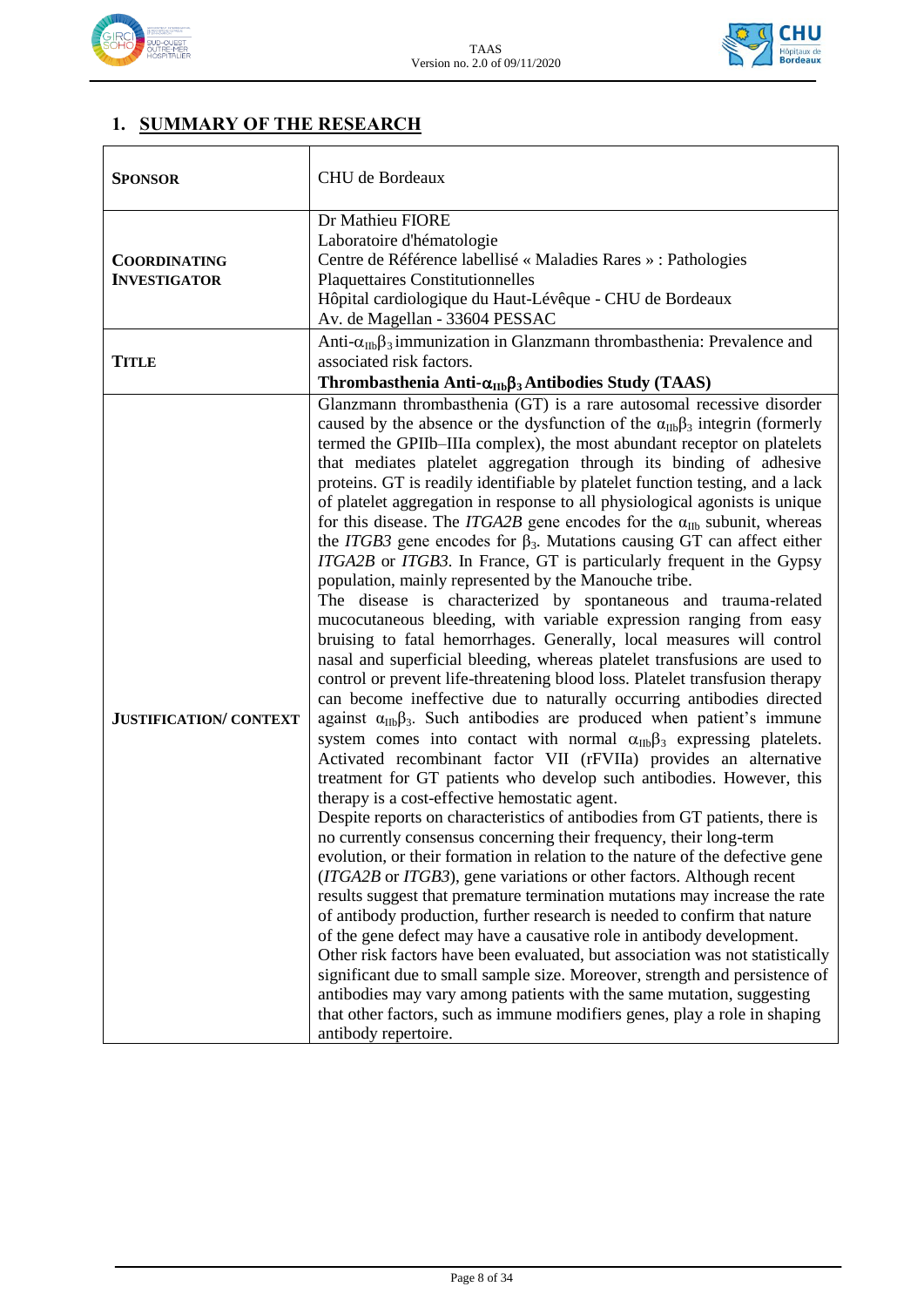



|                            | Primary objective:<br>In this project, we aim to correlate risk factors (genetic, therapeutic and<br>socio-demographic factors) to anti- $\alpha_{\text{IIb}}\beta_3$ antibodies formation following<br>blood products transfusion (platelets or packed red cells) or pregnancy in a<br>national cohort of GT patients.                                                                                 |
|----------------------------|---------------------------------------------------------------------------------------------------------------------------------------------------------------------------------------------------------------------------------------------------------------------------------------------------------------------------------------------------------------------------------------------------------|
| <b>OBJECTIVES</b>          | Secondary goals of this study will be:                                                                                                                                                                                                                                                                                                                                                                  |
|                            | To determine the prevalence of anti- $\alpha_{\text{IIb}}\beta_3$ antibodies;<br>To describe the kinetic of immunization following blood transfusion or<br>during pregnancy.                                                                                                                                                                                                                            |
|                            | To determine the mechanism of anti- $\alpha$ IIb $\beta$ 3 antibodies blocking integrin<br>$\overline{\phantom{a}}$<br>function.                                                                                                                                                                                                                                                                        |
|                            | The main judgment criteria will be the characterization of an anti- $\alpha_{\text{IIb}}\beta_3$<br>immunization and the risk factors associated to it.                                                                                                                                                                                                                                                 |
|                            | The secondary judgment criterias are:<br>- Proportion of patients with at least one positive result with the MAIPA                                                                                                                                                                                                                                                                                      |
| <b>EVALUATION CRITERIA</b> | assay;<br>- Description of the kinetic of immunization following blood<br>transfusion;                                                                                                                                                                                                                                                                                                                  |
|                            | - Determination of the mechanism of anti- $\alpha$ IIb $\beta$ 3 antibodies blocking<br>integrin function by determining the capacity of anti- $\alpha$ IIb $\beta$ 3 antibodies<br>to impair fibrinogen binding.                                                                                                                                                                                       |
|                            | • All patients with a clear diagnosis of Glanzmann Thrombastenia (GT),<br>whatever the subtype of disease.                                                                                                                                                                                                                                                                                              |
| <b>INCLUSION CRITERIA</b>  | • Affiliated person or beneficiary of a social security scheme.<br>• Free, informed and written consent signed by the participant, or parents<br>or legal representant for the child population, and the investigator (at the<br>latest on the day of inclusion and before any examination required by the<br>research).                                                                                |
| <b>EXCLUSION CRITERIA</b>  | • Current treatment that may interfere with anti- $\alpha_{\text{IIb}}\beta_3$ antibodies<br>detection, such as intravenous immunoglobulins within the previous<br>month.<br>• Patient with a family member already included in the TAAS study<br>· Psychiatric, social or behavioral condition judged to be non-compatible<br>with the respect of the protocol, including good observance of treatment |
|                            | and compliance to follow-up.<br>• Adult protected by the law.                                                                                                                                                                                                                                                                                                                                           |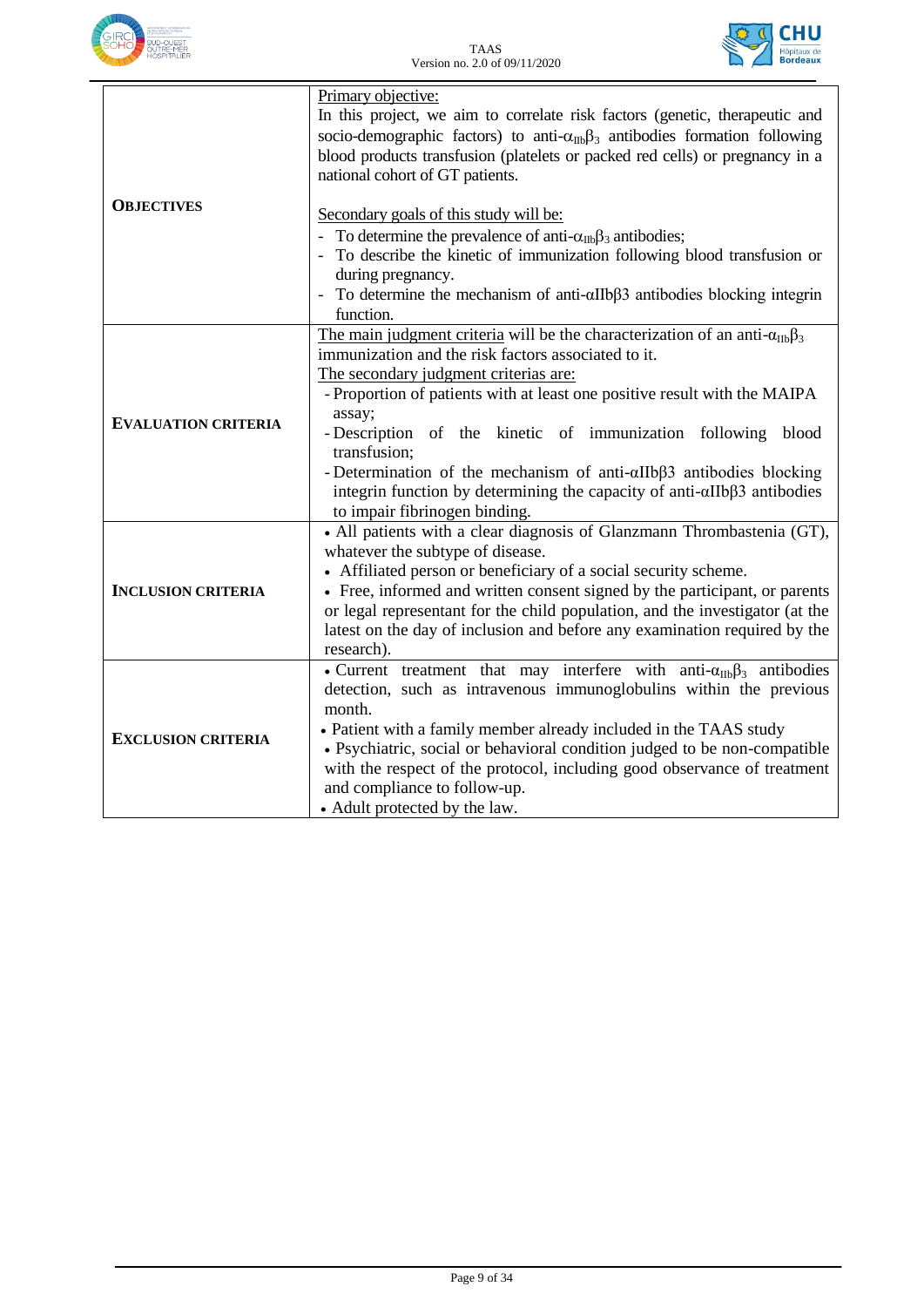



| <b>RESEARCH STRATEGIES/</b><br><b>PROCEDURES</b> | <b>Patients and blood samples</b><br>All included GT patients will be enrolled from several national centres<br>during a 6 months period. Antibodies screening will be systematically<br>realized every six months (+/- 2 weeks) and after each last blood<br>transfusion at 7-10 days and one month $(+/- 2$ weeks), during a period of<br>18 months.<br><b>Clinical Data collection</b><br>Clinical records of patients and biological results will be obtained by the<br>national Reference Centre for Platelet Disorders. Patients data will include<br>the following information: (i) age of the patient at first antibody screening;<br>(ii) time after transfusion to antibody detection; (iii) subtype of GT and<br>residual $\alpha_{\text{IIb}}\beta_3$ expression; (iv) mutation screening of the <i>ITGA2B</i> and<br>ITGB3 genes; (v) family history of GT and/or antibody formation; (vi)<br>strong or weak antibody development; and (vii) evolution of the<br>antibodies (persistent or transient).<br>Anti- $\alpha_{IIb}\beta_3$ antibodies screening: Indirect MoAb-specific immobilization<br>of platelet antigens (MAIPA)<br>Monoclonal antibody-specific immobilization of platelet antigens<br>(MAIPA) is still considered as the reference method for evaluating the<br>presence of anti- $\alpha_{\text{IIb}}\beta_3$ antibodies in GT patients. All the tests will be<br>performed by the principal investigator site (Bordeaux). Antibodies<br>screening will be systematically performed at 7-10 days and one month<br>$(+/- 2$ weeks) after each last blood transfusion, and every six months $(+/- 2)$<br>weeks). |  |  |  |  |
|--------------------------------------------------|-------------------------------------------------------------------------------------------------------------------------------------------------------------------------------------------------------------------------------------------------------------------------------------------------------------------------------------------------------------------------------------------------------------------------------------------------------------------------------------------------------------------------------------------------------------------------------------------------------------------------------------------------------------------------------------------------------------------------------------------------------------------------------------------------------------------------------------------------------------------------------------------------------------------------------------------------------------------------------------------------------------------------------------------------------------------------------------------------------------------------------------------------------------------------------------------------------------------------------------------------------------------------------------------------------------------------------------------------------------------------------------------------------------------------------------------------------------------------------------------------------------------------------------------------------------------------------------------------------------------------------------------------|--|--|--|--|
| <b>STUDY SIZE</b>                                | We aim to examine a total of 40 GT patients                                                                                                                                                                                                                                                                                                                                                                                                                                                                                                                                                                                                                                                                                                                                                                                                                                                                                                                                                                                                                                                                                                                                                                                                                                                                                                                                                                                                                                                                                                                                                                                                     |  |  |  |  |
| <b>DURATION OF THE</b><br><b>RESEARCH</b>        | *Duration of the inclusion period: 6 months<br>*Duration of patient's participation: 18 months<br>*Total duration of the study: 24 months                                                                                                                                                                                                                                                                                                                                                                                                                                                                                                                                                                                                                                                                                                                                                                                                                                                                                                                                                                                                                                                                                                                                                                                                                                                                                                                                                                                                                                                                                                       |  |  |  |  |
| STATISTICAL ANALYSIS<br>OF THE DATA              | The cohort will be analyzed with logistic regression and the outcome<br>variable will be defined as the absence or presence of a current or past<br>history of antibody development. Covariates will include risk factors such<br>as subtype of GT, year of birth, ITGA2B or ITGB3 gene mutations.<br>Selection of risk factors of interest will be performed to identify markers<br>that exhibited effects and analyses will be performed using specific<br>statistical software.                                                                                                                                                                                                                                                                                                                                                                                                                                                                                                                                                                                                                                                                                                                                                                                                                                                                                                                                                                                                                                                                                                                                                              |  |  |  |  |
| <b>EXPECTED BENEFITS</b>                         | The advantages of obtaining data from a regional prospective cohort will<br>be to observe the effects of a set of risk factors on antibodies<br>development.<br>Because one of the focus of GT care is identification of subjects at risk of<br>antibodies development, a more complete characterization of risk factors<br>associated with them is warranted.<br>Based on our results, we could propose a risk assessment algorithm and<br>proposals for management of platelet antibody formation against $\alpha_{\text{IIb}}\beta_3$ in<br>GT. A better knowledge of the risk factors associated with the<br>immunization of GT patients after platelet transfusion should allow us to<br>rationalize the prescription of costly haemostatic treatments, such as<br>recombiant activated factor VII.<br>Due to its originality and its potential clinical impact, this study could be<br>published in a journal of international importance.                                                                                                                                                                                                                                                                                                                                                                                                                                                                                                                                                                                                                                                                                                |  |  |  |  |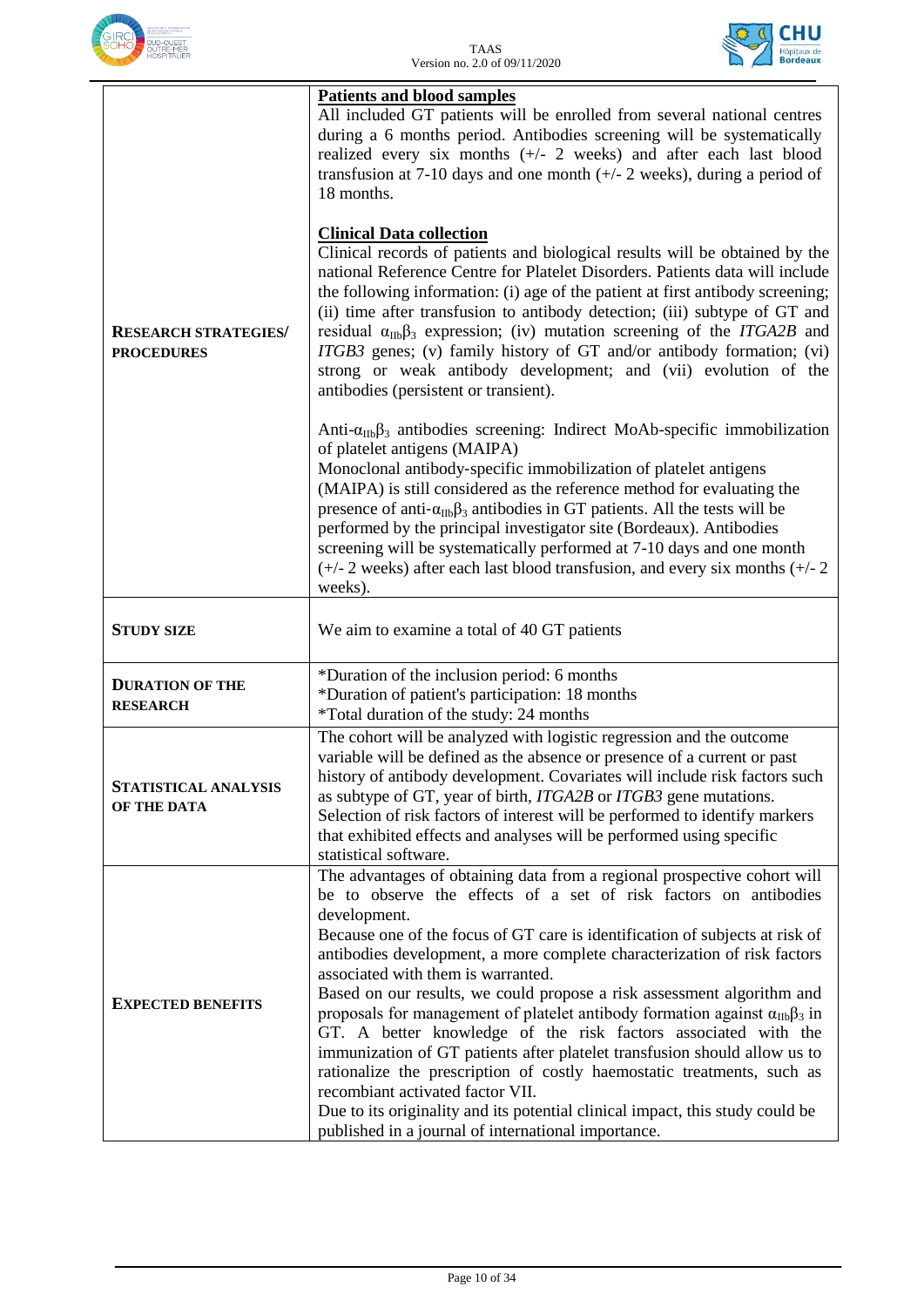



## **ABSTRACT**

This research has been registered at<http://www.clinicaltrials.gov/> on *date* under no. *number.*

## Anti- $\alpha$ <sub>IIb</sub>β<sub>3</sub> **immunization in Glanzmann thrombasthenia: Prevalence and associated risk factors. Thrombasthenia Anti-IIb3 Antibodies Study (TAAS)**

CHU Bordeaux is the sponsor of this research.

This research will be conducted with the support Centre de Référence des Maladies Rares- Centre de reference des Pathologies Plaquettaires

• *Brief summary:* In this project, we aim to correlate risk factors (genetic, therapeutic and socio-demographic factors) to anti- $\alpha_{\text{lib}}\beta_3$  antibodies formation following blood products transfusion (platelets or packed red cells) or pregnancy in a national cohort of GT patients.

#### **Detailed description:**

Glanzmann thrombasthenia (GT) is a rare autosomal recessive disorder caused by the absence or the dysfunction of the  $\alpha_{\text{IIb}}\beta_3$  integrin, the most abundant receptor on platelets that mediates platelet aggregation through its binding of adhesive proteins. GT is readily identifiable by platelet function testing, and a lack of platelet aggregation in response to all physiological agonists is unique for this disease. The *ITGA2B* gene encodes for the  $\alpha_{\text{IIb}}$  subunit, whereas the *ITGB3* gene encodes for  $\beta_3$ . Mutations causing GT can affect either *ITGA2B* or *ITGB3*. The disease is characterized by spontaneous and trauma-related mucocutaneous bleeding, with variable expression ranging from easy bruising to fatal hemorrhages. Platelet transfusions are used to control or prevent life-threatening blood loss, but can become ineffective due to naturally occurring antibodies directed against  $\alpha_{\text{IIb}}\beta_3$ . Such antibodies are produced when patient's immune system comes into contact with normal  $\alpha_{IB}\beta_3$  expressing platelets.

There is no currently consensus concerning the frequency, the long-term evolution, or the formation of characteristics of antibodies from GT patients in relation to the nature of the defective gene (*ITGA2B* or *ITGB3*), gene variations or other factors. Research are needed to confirm that nature of the gene defect may have a causative role in antibody development. Moreover, strength and persistence of antibodies may vary among patients with the same mutation, suggesting that other factors, such as immune modifiers genes, play a role in shaping antibody repertoire.

Monoclonal antibody‐specific immobilization of platelet antigens (MAIPA) is still considered as the reference method for evaluating the presence of anti- $\alpha_{\text{IIb}}\beta_3$  antibodies in GT patients. All the tests will be performed by the principal investigator site (Bordeaux).

- **Primary outcome:** The characterization of an anti- $\alpha_{\text{IIb}}\beta_3$  immunization and the risk factors associated to it
- **Secondary outcomes:** 
	- Proportion of patients with at least one positive result with the MAIPA assay;
	- Description of the kinetic of immunization following blood transfusion;

Determination of the mechanism of anti- $\alpha$ IIbβ3 antibodies blocking integrin function by determining the capacity of anti-αIIbβ3 antibodies to impair fibrinogen binding.

- **Study design:** This is a national, multicenter, prospective cohort study.
- **Eligibility criteria:** 
	- o inclusion criteria: All patients with a clear diagnosis of Glanzmann Thrombastenia (GT), whatever the subtype of disease
	- o exclusion criteria: Current treatment that may interfere with anti- $\alpha_{IIb}\beta_3$  antibodies detection, such as intravenous immunoglobulins within the previous month.
- **Interventions:** All included GT patients will be enrolled from different national centres during a 6 months period. Antibodies screening will be systematically realized every six months  $(+/- 2)$ weeks) and after each last blood transfusion at 7-10 days and one month (+/- 2 weeks), during a period of 18 months.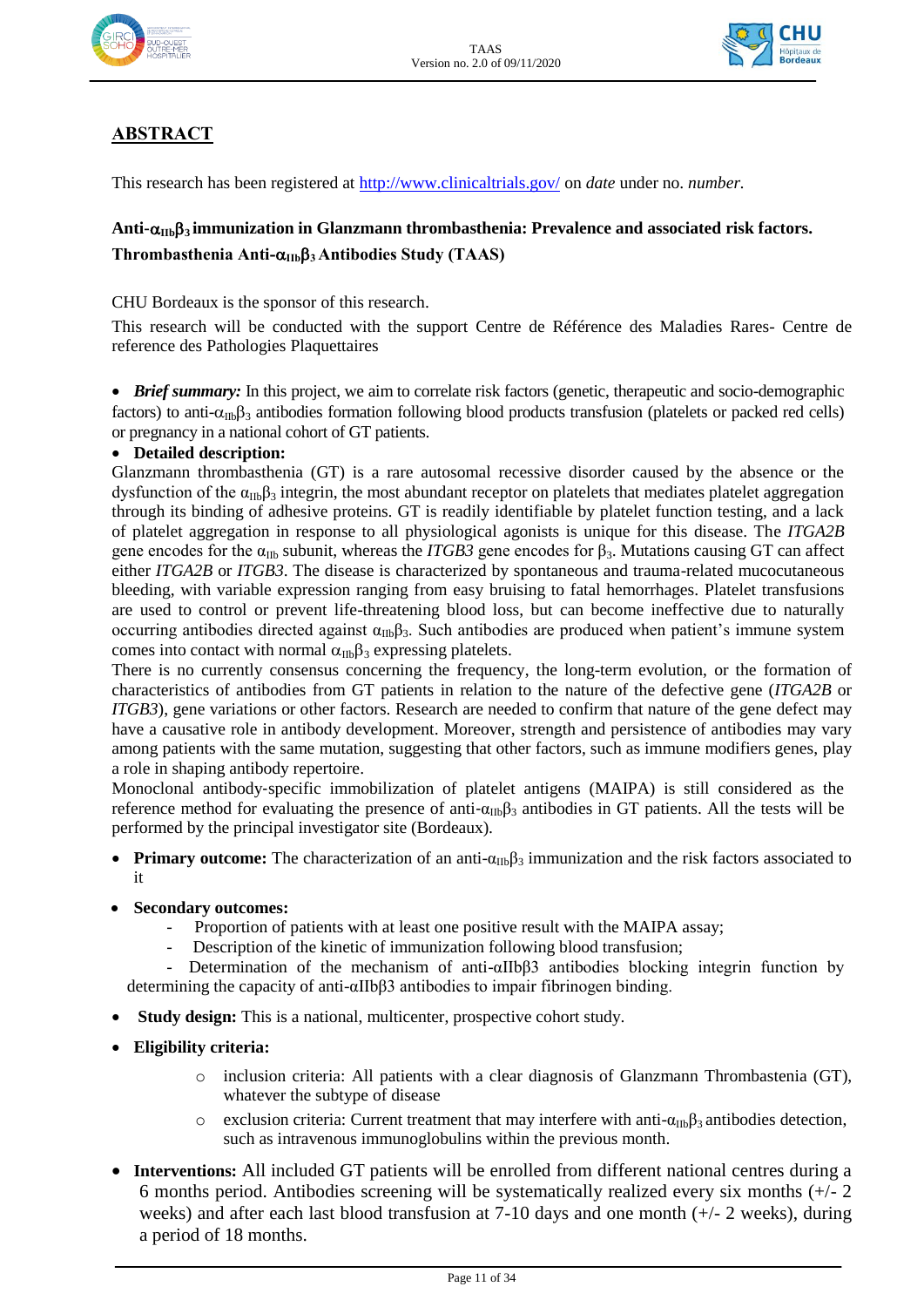



- **Number of subjects:** 40
- **Statistical analysis:** The cohort will be analysed with logistic regression and the outcome variable will be defined as the absence or presence of a current or past history of antibody development. Covariates will include risk factors such as subtype of GT, year of birth, *ITGA2B* or *ITGB3* gene mutations. Selection of risk factors of interest will be performed to identify markers that exhibited effects and analyses will be performed using specific statistical software.
- **Key-words:** glanzmann thrombasthenia; anti-GPIIb-IIIa immunization; MAIPA; platelet transfusions; recombinant activated factor VII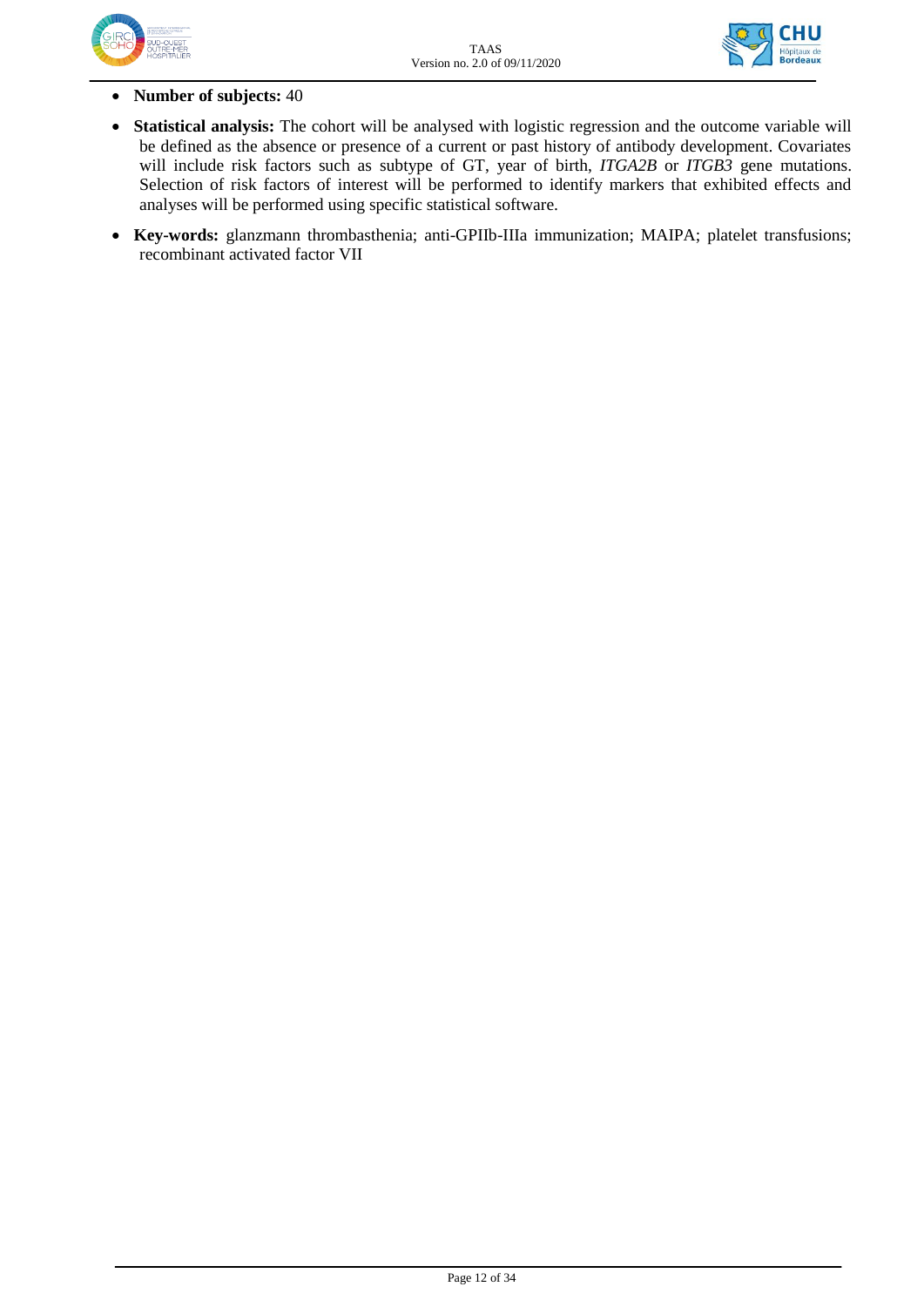



## **2. SCIENTIFIC JUSTIFICATION AND GENERAL DESCRIPTION**

#### **2.1. CURRENT STATE OF KNOWLEDGE**

Glanzmann thrombasthenia (GT) is a rare autosomal recessive bleeding disorder caused by inherited defects of the genes encoding the platelet integrin,  $\alpha_{\text{IIb}}\beta_3$  [1]. The *ITGA2B* gene encodes for the  $\alpha_{\text{IIb}}$  subunit while the *ITGB3* gene encodes for  $\beta_3$  [2, 3]. Mutations causing GT can affect either *ITGA2B* or *ITGB3*[3, 4]. The disease is characterized by a lack of platelet aggregation in response to all physiologic stimuli. In France, GT is common within the Manouche tribe, one of the main branches of the French Gypsies [5]. The hypothesis of the existence of a founder mutation in this population was confirmed by us showing how a haplotype core across a 4 cM region was strongly associated with the originally described c.1544+1G>A French Gypsy mutation [5, 6].

Generally, in GT, bleeding is largely mucocutaneous in nature and if minor, local measures, sometimes in conjunction with anti-fibrinolytics, are sufficient; in contrast, platelet transfusions are used to control or to prevent life-threatening blood loss [7]. Unfortunately, platelet transfusion therapy can be followed by an immune response that is usually directed against the deficient  $\alpha_{\text{IIb}}\beta_3$  [8, 9]. The presence of anti-α<sub>IIb</sub>β<sub>3</sub> antibodies is a crucial problem for the management of GT patients. Indeed, naturally occurring antibodies directed against the  $\alpha_{IIb}\beta_3$  integrin may cause the removal of or render ineffective transfused donor platelets. Management of pregnancy in women with GT is also a real challenge. One of the major complications relates to foetal immune thrombocytopenia induced by the transplacental passage of the maternal IgG anti- $\alpha_{IIb}\beta_3$  antibodies, which can lead to severe haemorrhage and foetal loss [10, 11].

Previous detailed characterizations of antibodies from GT patients show that they recognize epitopes located on  $\alpha_{\text{IIb}}\beta_3$  or  $\beta_3$  and that some can block platelet function as well as cause platelet elimination [12]. So, initial studies of platelet antibody formation against  $\alpha_{\text{ID}}\beta_3$  in GT were largely performed on isolated cases and mainly concerned antibody characterization. While the epidemiology of neutralizing antibodies (inhibitors) is well known in patients with hemophilia, it has been poorly studied in GT and the actual frequency of immunization against  $\alpha_{IIb}\beta_3$  antibodies remains unknown [13, 14].

The first large case series reporting this complication dates back to 1990 where a very low frequency of 3.5% (6/177) was observed [15]. Fourteen years later, an international survey was conducted in 59 GT patients including 21/54 patients (39%) with current or previous antiplatelet antibodies [16]. More recently, Santoro et al. investigated 16 GT patients for the presence of anti-platelet antibodies and they showed that anti- $\alpha_{IIb}\beta_3$  antibodies were present in 2 of them (12.5%) [17]. In 2012, we reported the results of antibodies screening on a series of 24 GT patients from South-West France dividing them into two cohorts: (i) 16 patients with the French gypsy mutation (c.1544 + 1G*>*A) within *ITGA2B* that gives platelets totally lacking  $\alpha_{\text{IIb}}\beta_3$  and (ii) 8 patients carrying other defects of *ITGA2B* or *ITGB3* with different expression levels of  $\alpha_{\text{IIb}}\beta_3$  [9]. We showed that 81% (13/16) of the French Gypsy patients had developed platelet antibodies against  $\alpha_{IIb}\beta_3$ . In contrast, only 25% (2/8) of the patients with other GT mutations were concerned. In 2015, a large international study on GT patients showed that 20/83 of them (24%) developed antibodies to  $\alpha_{\text{IIb}}\beta_3$ [18] and, in the largest international prospective registry of 218 GT patients, 47 (22%) had an history of anti- $\alpha_{\text{IIb}}\beta_3$  platelet antibodies [19].

Finally, the incidence of immunization in different studies varies considerably. In addition to patient or treatment related risk factors, diagnostic procedures (possibly due to the disappearance of antibodies at the time of the test, or to insufficient sensitivity of some assays) may influence the frequency of the observed events [9]. Based on the two largest studies published so far, the estimated prevalence of anti- $\alpha_{\text{IID}}\beta_3$  immunization is probably comprised between 20-30%. However, among some ethnic minority groups, frequency may be much greater [9]*.*

Genetics, as well as acquired patient-related factors are likely to influence the process of anti- $\alpha_{\text{IIb}}\beta_3$ immunization [8]. Nevertheless, it remains poorly known whether patients can make antibodies or not when exposed to these risk factors. While in hemophilia, some parameters are considered as risk factors for inhibitor development, they have never been really evaluated in GT [20].

#### *Gender*

There is currently no scientific data establishing a causal link between gender and the risk of anti- $\alpha_{\text{ID}}\beta_3$ formation. However, of the 20 patients with anti- $\alpha_{IIb}\beta_3$  antibodies reported in the recent international study published by Nurden et al., 14 were female and only 6 were male [18]. This data suggests that female patients could develop anti- $\alpha_{\text{IIb}}\beta_3$  antibodies easier than male patients. However, it is also possible that female patients are more exposed to platelet transfusions due to their bleeding challenge (menarche, pregnancy).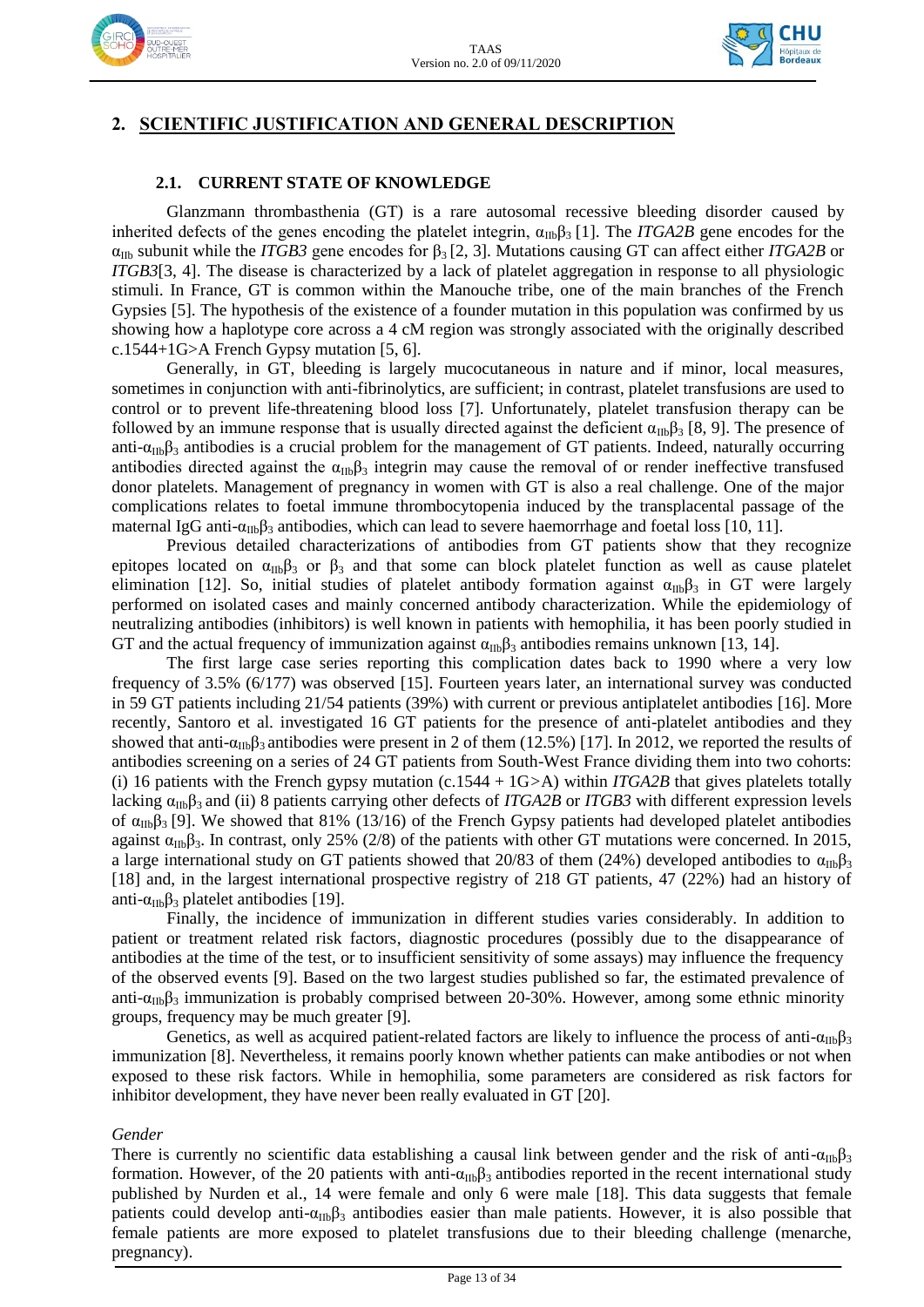



#### *Ethnicity*

In relation to their factor VIII background haplotypes, the prevalence of factor VIII inhibitors in black patients is about twice that in white patients [20]. Many genetic polymorphisms within the sequenced regions of *ITGA2B* and *ITGB3* generate different haplotypes [21]*.* The frequencies with which these polymorphisms exist in a population have been shown to be ethnically related. As an example*,* we previously found that a haplotype of five polymorphic variants covering a 4-cM region was strongly associated with the French Gypsy mutation, suggesting a founder effect [5]. Some of these [ethnicity-related](https://www.ncbi.nlm.nih.gov/pmc/articles/PMC1876748/)  [polymorphisms](https://www.ncbi.nlm.nih.gov/pmc/articles/PMC1876748/) could be associated with a higher risk of anti- $\alpha_{IIb}\beta_3$  development, but this has not yet been proved. Haplotypes characterization might be used as a basis for studies on the relationship between integrin genotypes and anti- $\alpha_{IIb}\beta_3$  antibodies formation. These results could determine whether mismatched replacement therapy is a risk factor for the development of anti $-\alpha_{\text{IIb}}\beta_3$  antibodies.

#### *Blood product transfusion*

Due to the increased risk of bleeding associated with GT, platelet transfusion are given before invasive procedures [19]. Despite the lack of supporting scientific study, concentrates of apheresis platelets, HLAcompatible if needed, are still preferred. Regarding the correlation between transfusion intensity and immunization, it has been previously observed that some immunized patients had been heavily treated with platelet transfusions, while others had not received a very high number of platelet units [9, 17]. Moreover, some of them can be positive after having received just a single platelet concentrate few days earlier [9]. This suggests that it is not necessary to be highly exposed to normal platelets to develop antibodies against  $\alpha_{IIb}\beta_3$ . Moreover, the time between platelet transfusion and antibody screening shows that platelet antibodies against  $\alpha_{\text{IIb}}\beta_3$  may still be present after several years [9].

Red blood cells (RBC) administrations may also expose GT patients to the risk of anti- $\alpha_{\text{IIb}}\beta_3$ antibody development [22]. This may presumably be due to stimulation of the immune system by the presence of residual platelets in RBC concentrates. This hypothesis was confirmed by Laurian et al. who described the case of a 16-year-old girl with type I GT and a past history of anti- $\alpha_{\text{IIb}}\beta_3$  antibodies [22]. While antibodies were no longer detectable, she received RBC concentrates for severe anemia, and antibodies against  $\alpha_{\text{IIb}}\beta_3$  were found a few weeks later. So, RBC transfusions may expose patients to the risk of anti- $\alpha_{\text{ID}}\beta_3$  development or anamnestic rise and this could be avoided by the use of washed or frozen RBC, which virtually removes all platelets*.*

#### *Genetic risk factors*

Most of GT patients with immunization against  $\alpha_{IIb}\beta_3$  are affected by type I disease. Anti- $\alpha_{IIb}\beta_3$  antibody formation has been rarely notified in type II or variant forms. Thus, the risk of immunization is largely restricted to patients whose platelets lack  $\alpha_{\text{IIb}}\beta_3$  on their platelet surface.

The type of mutations affecting *ITGA2B* or *ITGB3* genes could also influence the risk of developing antibodies [2, 4, 9, 18]. Molecular anomalies associated with GT fall into two groups: (i) those which are highly deleterious leading to inhibition of protein synthesis (null mutations: non-sense or frameshift mutations, splicing defects introducing premature stop codons) where the risk of anti- $\alpha_{\text{IIb}}\beta_3$  immunization is probably very high; (ii) and those where a residual synthesis of the integrin may persist (missense mutations) with probably a lower risk of anti- $\alpha_{IIb}\beta_3$  antibodies development. Based on the literature data, most of the mutations known to be associated with anti- $\alpha_{\text{IIb}}\beta_3$  antibodies are homozygote or compound heterozygote for premature termination mutations [23, 24]. Exceptions mostly concern homozygote patients for missense substitutions who may produce antibodies after massive platelet transfusions*.*

Moreover, another point that remains elusive is the concordance rate for antibodies development between GT patients carrying the same mutation. Indeed, while some patients have the same mutation, the strength and persistence of antibodies over time varied between individuals, suggesting that other genetic (e.g. major histocompatibility complex genes, other gene polymorphisms) or environmental factors play key roles in the selection of antibody repertoires [8, 9].

#### *Environmental risk factors*

It is still unknown whether GT patients who have not received platelet or RBC transfusions may develop anti- $\alpha_{\text{ID}}\beta_3$  antibodies. Nurden et al. reported an immunized woman belonging to the French gypsy tribe who had not received platelet or RBC transfusions and the cause of her immunization remains unknown. Ghosh et al. studied the prevalence of antiplatelet antibodies in 15 pediatric patients with GT who had not received transfusions [25]. Surprisingly, all of them showed antiplatelet antibodies. They might be produced as a result of molecular homology to bacterial or viral components. Indeed, Chouhan et al. identified bacterial sequences that are similar to the human integrin β-propeller domain [26].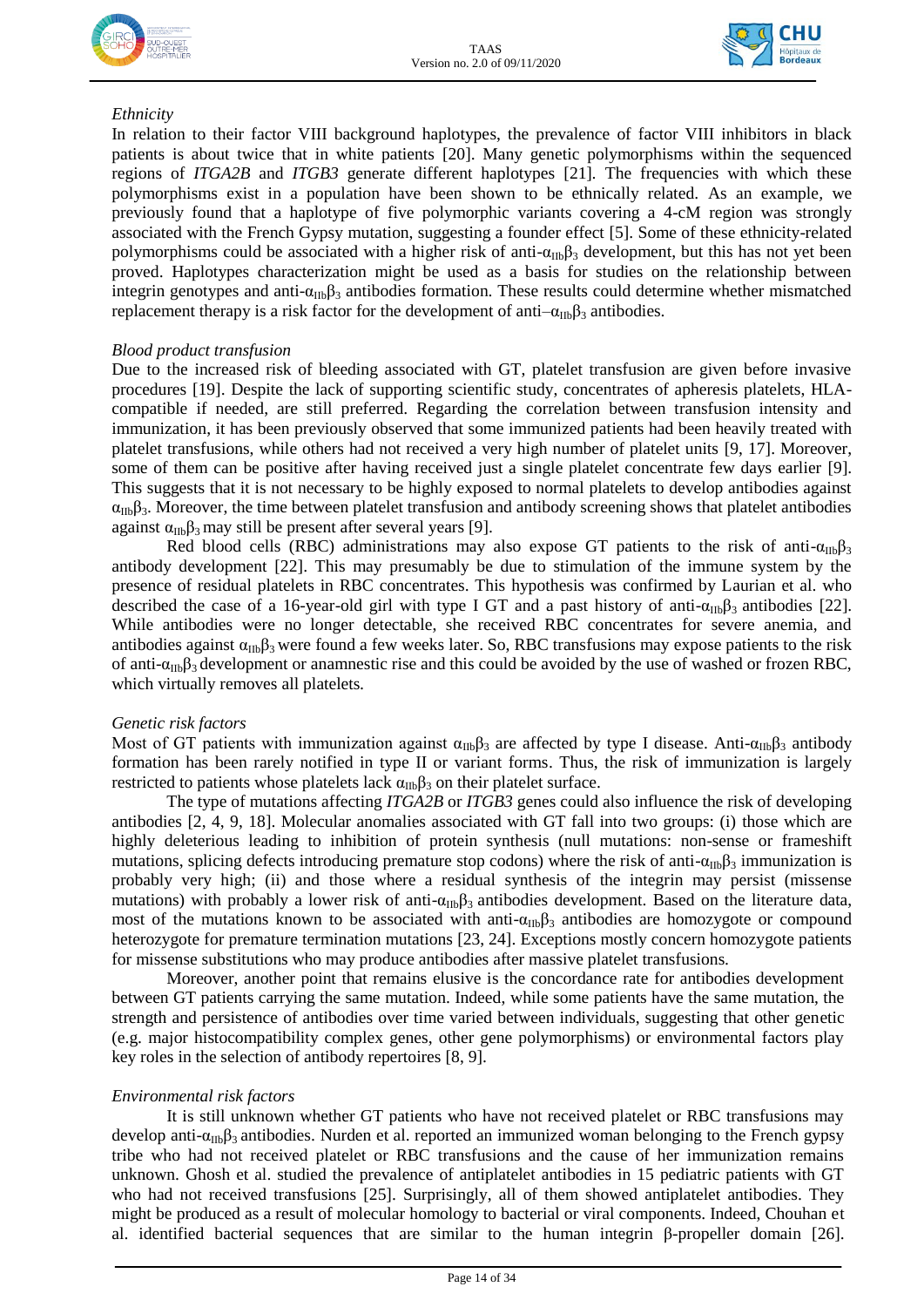



Nevertheless, whether antigenic mimicry to bacterial or viral peptides, is the cause for this finding needs to be determined.

#### *Pregnancy*

In GT patients, anamnestic response with rise in antibodies against  $\alpha_{\text{In}}\beta_3$  titre has been previously observed during pregnancy [27, 28], suggesting that immunization may also be a consequence of exposure to fetal platelet antigens. In these cases, absence of platelet-specific antibodies at the start of pregnancy does not preclude their occurrence at a later date.

#### **Therapeutic approach in GT patients with anti-α<sub>IIb</sub>β<sub>3</sub> antibodies: recombinant activated factor VII (rFVIIa)**

The first successful use of rFVIIa was reported by Tengborn and Petruson in the management of intractable epistaxis in a GT 2-year old child [29]. However, it is only few years later that its use in a patient with anti- $\alpha_{IIb}\beta_3$  antibodies and refractoriness to platelet transfusions was described: a one-year old female successfully treated for severe gastrointestinal bleedings with a standard dose of approximately 90 μg/kg every 2 hours until bleeding stopped. While the mechanism of action of rFVIIa in GT is not fully understood, it is thought that rFVIIa increases thrombin generation by FX activation on the platelet surface. rFVIIa-mediated thrombin formation can restore defective adhesion of  $\alpha_{\text{IIb}}\beta_3$ -deficient platelets to extracellular matrix and may induce  $\alpha_{\text{IIb}}\beta_3$ -independent platelet aggregation of washed platelets from GT patients. rFVIIa also interacts with the GPIb-IX-V complex, and this interaction enhances tissue factorindependent thrombin generation mediated by rFVIIa on the activated platelet surface.

Prior to approval of rFVIIa for GT patients with anti-platelet antibodies, a larger international survey of its efficacy and safety was conducted in 59 patients [16]. The results of the survey showed that efficacy was achieved in 29/31 (94%) evaluable procedures, and 77/103 (75%) evaluable bleeding episodes, whereas no significant difference in efficacy was observed between patients with and without platelet antibodies. Data from this survey allowed the suggestion of an optimal rFVIIa regimen (rFVIIa  $\geq 80 \mu g/kg$ given at ≤2.5-h intervals for three or more doses) for the treatment of moderate/severe bleeding episodes, but on the other hand, results were not statistically significant concerning minor bleedings.

In the large international GT registry, investigators reported that for the non-surgical bleeds that occurred in patients with a history of antiplatelet antibodies (without distinction between anti- $\alpha_{\text{IIb}}\beta_3$  and anti-HLA antibodies) +/- platelet refractoriness, rFVIIa (either alone or with antifibrinolytics) was rated effective in 76% of cases, whereas in the group without antibodies, the rate was 91%. Moreover, the number of rFVIIa doses and overall duration of treatment were greater in patients with a history of antiplatelet antibodies +/- refractoriness to platelets than in subjects without such a history [19].

For surgical procedures, the use of rFVIIa  $\pm$  antifibrinolytics was rated effective in 88% and 100%, respectively for the antibodies  $\pm$  refractoriness group and subjects without such a history. Concerning minor procedures, median dose and dosage interval of rFVIIa was very similar for the different patient groups. However, the median cumulative rFVIIa dose range and duration of treatment used were found to be higher in the group with a history of antiplatelet antibodies  $\pm$  refractoriness.

Globally, these results confirm that rFVIIa is safe in patients with anti-platelet antibodies  $\pm$ refractoriness, though surprisingly, the effective rate was slightly lower compared to patients without antibodies and the cumulative doses needed were higher, probably due to more serious bleeding episodes. Data from the GTR also pointed that rFVIIa is frequently used off-label for bleeding and surgical procedures, irrespective of platelet antibodies and/or platelet refractoriness. However, rFVIIa has been associated with development of venous or arterial thrombosis during its use and it should be prescribed with caution in patients with thrombosis risk factors. Among patients included in the GTR study, a nonfatal thromboembolic event has been reported in an adult woman treated with  $rFVIIa + platelets +$ antifibrinolytics.

#### **2.2. RESEARCH HYPOTHESES AND EXPECTED RESULTS**

Our previous published study is the only one that described the natural history of these antibodies in a population of GT patients [9]. However, it has some limitations due to the fact that it is only a retrospective study with bias, such as missing data. It would be interesting to better estimate the prevalence of immunization and its dynamic in a longitudinal and prospective way. Althought it is theoretically maximal after blood transfusion, the kinetics of immunization is not well known. Our hypothesis is that, using a prospective study, it will be easier to better characterize and identify risk factors associated to the development of anti- $\alpha_{IIb}\beta_3$  antibodies in GT patients.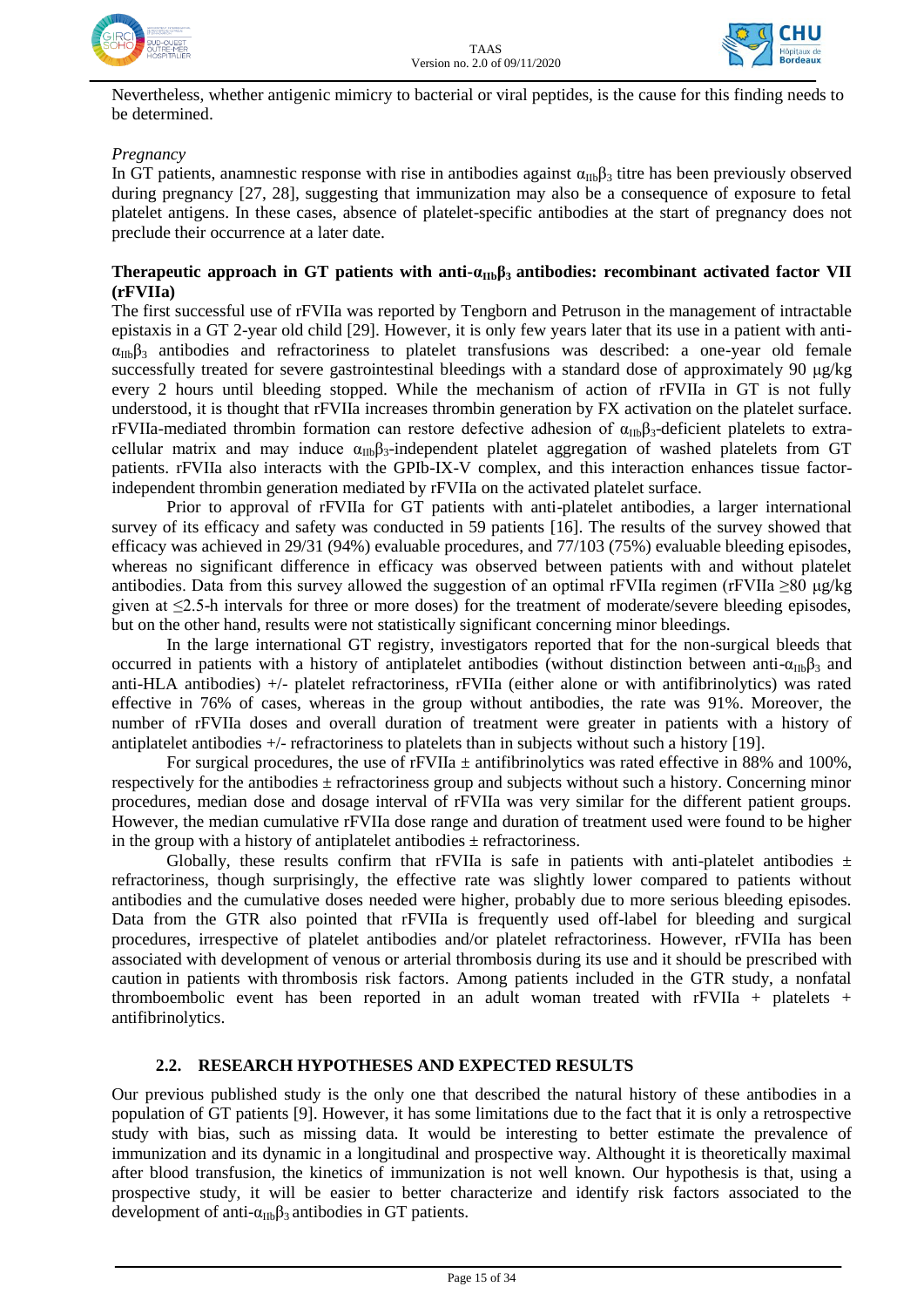



#### **2.3. JUSTIFICATION OF THE METHODOLOGICAL CHOICES**

#### 2.3.1. STUDY DESIGN AND STUDY POPULATION SELECTION

The best study design to explore the incidence and risk factors for anti- $\alpha_{IIb}\beta_3$  immunization is a longitudinal prospective cohort study and this is what we intend to conduct.

#### 2.3.2. DEFINITION AND MEASUREMENT OF ANTI- A<sub>IIB</sub>B<sub>3</sub> IMMUNIZATION

Monoclonal antibody‐specific immobilization of platelet antigens (MAIPA) is still considered as the reference method for evaluating the presence of anti- $\alpha_{\text{IIb}}\beta_3$  antibodies in GT patients. Briefly, platelet-rich plasma (PRP) is obtained by centrifugation and platelets are washed before being resuspended. A volume of the platelet suspension is then sensitized with serum from the patient or control donors. After resuspension, selected platelet glycoprotein-specific monoclonal antibodies directed against  $α_{\text{IIb}}β_3$ ,  $β_3$  and/or  $\alpha_{\text{IIb}}$  subunits are added separately and the mixture is incubated at room temperature. Platelets are then washed and solubilized in a lysis solution by incubating overnight at 4°C. In parallel, microtitre plates are coated with antibodies directed against the specific monoclonal antibodies and incubated overnight at 4°C. After several washes, a blocking buffer and a volume of alkaline phosphatase-labelled goat antihuman IgG/M F(ab'2) is added to each well. After incubation, the tray is washed and substrate (paranitrophenylphosphate in diethanolamine buffer) is added and absorbance measured in a microplate reader. Patients' results are calculated as a ratio of their optical density (OD) compared to that of the mean value of a series of control sera.

#### **2.4. RISK/ BENEFIT RATIO**

No adverse effects are expected apart from hematoma at the puncture site which should be minimized by adequate local compression after blood collection.

Finally, this study will not be burdensome for the included patients, as only few tubes of peripheral blood will be needed (around 14 mL per blood collection) for this project.

The coordinating investigator must constantly monitor, assess and document risks and ensure that they can be managed satisfactorily.

#### **2.5. EXPECTED BENEFITS**

The advantages of obtaining data from a regional prospective cohort will be that we will be able to observe the effects of a set of risk factors on antibodies development.

Because one of the focus of GT care is identification of subjects at risk of antibodies development, a more complete characterization of risk factors associated with them is warranted. This project will be an extensive effort to address this task, and several new candidates that could be potentially predictive in the immune response to the deficient integrin could be identified.

Based on our results, we could propose a risk assessment algorithm and proposals for management of platelet antibody formation against  $\alpha_{IIb}\beta_3$  in GT. Our findings might be used to define a risk score based on a combination of additive risk factors. One approach would be to avoid, when possible, platelet transfusions in higher risk patients, since without this exposure antibodies will not be formed. Although platelet transfusions remain the choice for stopping haemorrhage, where bleeding is moderate, rFVIIa appears to represent a good alternative therapeutic option. This could be particularly the case for patients with high risk factors. However, a better knowledge of the risk factors associated with the immunization of GT patients after platelet transfusions should allow us to rationalize the prescription of costly haemostatic treatments, such as rFVIIa.

Studies to evaluate this strategy should be then performed in larger panel of patients, such as a national or international cohort.

On the other hand, creation of a large-scale serum bank of immunized GT patients could be used as a second step to develop fundamental research projects; for example, characterization of pathogenic epitopes essential for antibodies development by an epitope mapping approach. Moreover, there is currently uncertainty about the mechanism of action of anti- $\alpha_{\text{IIb}}\beta_3$  antibodies. Indeed, it is not known whether they act by receptor inhibition or by increasing platelet clearance. Then, *in vitro* inhibition of the receptor by platelet antibodies could be studied.

Due to its originality and its potential clinical impact, this study could be published in a journal of international importance.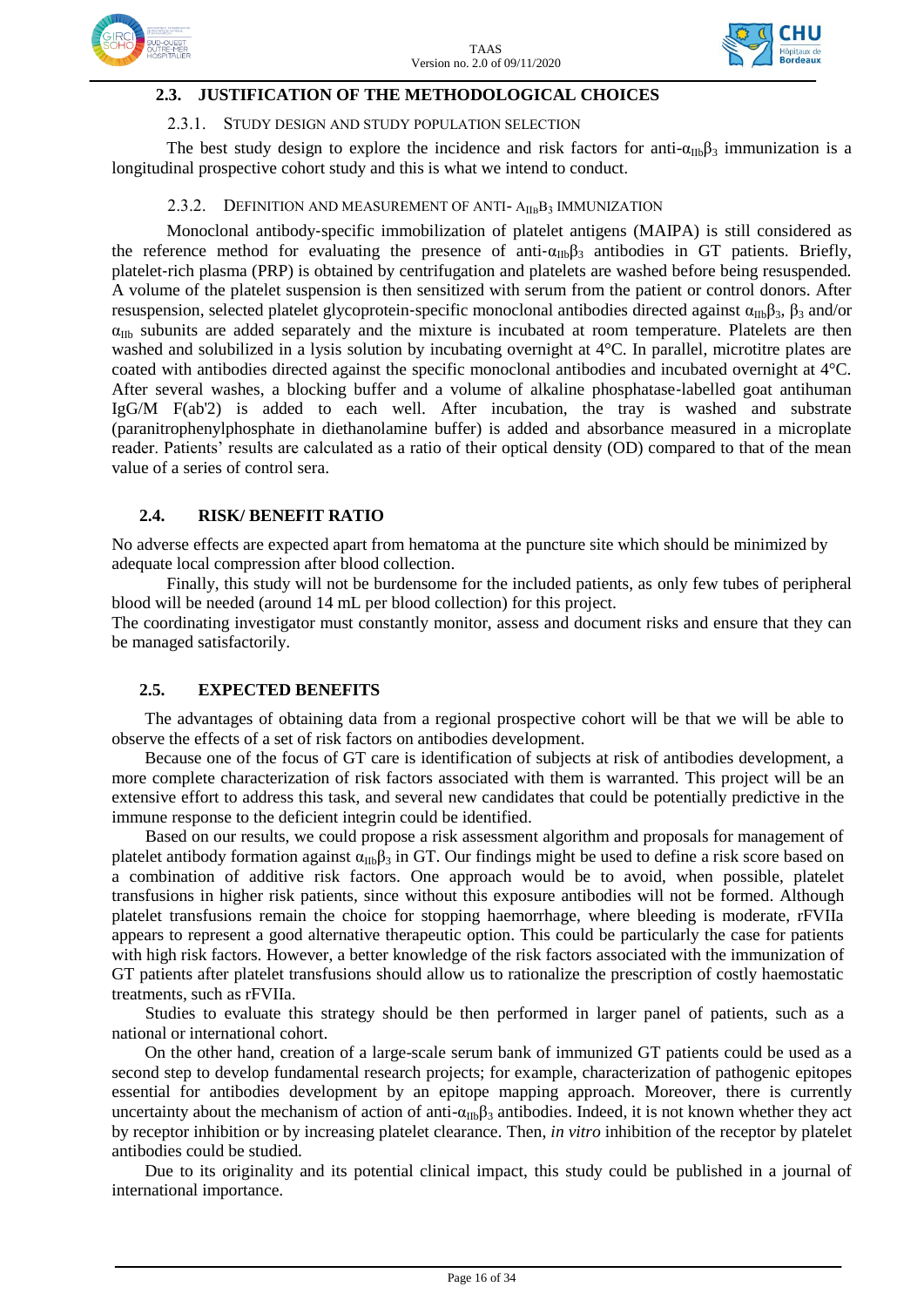



#### **2.6. JUSTIFICATION OF THE LOW LEVEL OF INTERVENTION**

Only few tubes of peripheral blood are needed for this project. In most of the cases, blood samples will be taken every 6 months +/- 2 weeks (maximum of 6 blood samples for all the study). The procedure under consideration involves only minimal risks and constraints for the patient. See also comments on chapter 2.4. In case of any constraints, patients have the opportunity to leave the study at any moment.

## **3. RESEARCH OBJECTIVES**

#### **3.1. MAIN OBJECTIVE**

In this project, we aim to identify risk factors (genetic, therapeutic and socio-demographic factors) for anti- $\alpha_{\text{IIb}}\beta_3$  antibodies formation following blood products transfusion (platelets or packed red cells) or pregnancy in a national cohort of GT patients.

#### **3.2. SECONDARY OBJECTIVES**

- To determine the prevalence of anti- $\alpha_{\text{ID}}\beta_3$  antibodies in a regional cohort of GT patients;

- To describe the kinetic of immunization following blood transfusion.

To determine the mechanism of anti-α<sub>IIb</sub>β<sub>3</sub> antibodies blocking function. For that, *in vitro* studies will be performed by mixing serum of patients with donors' platelets.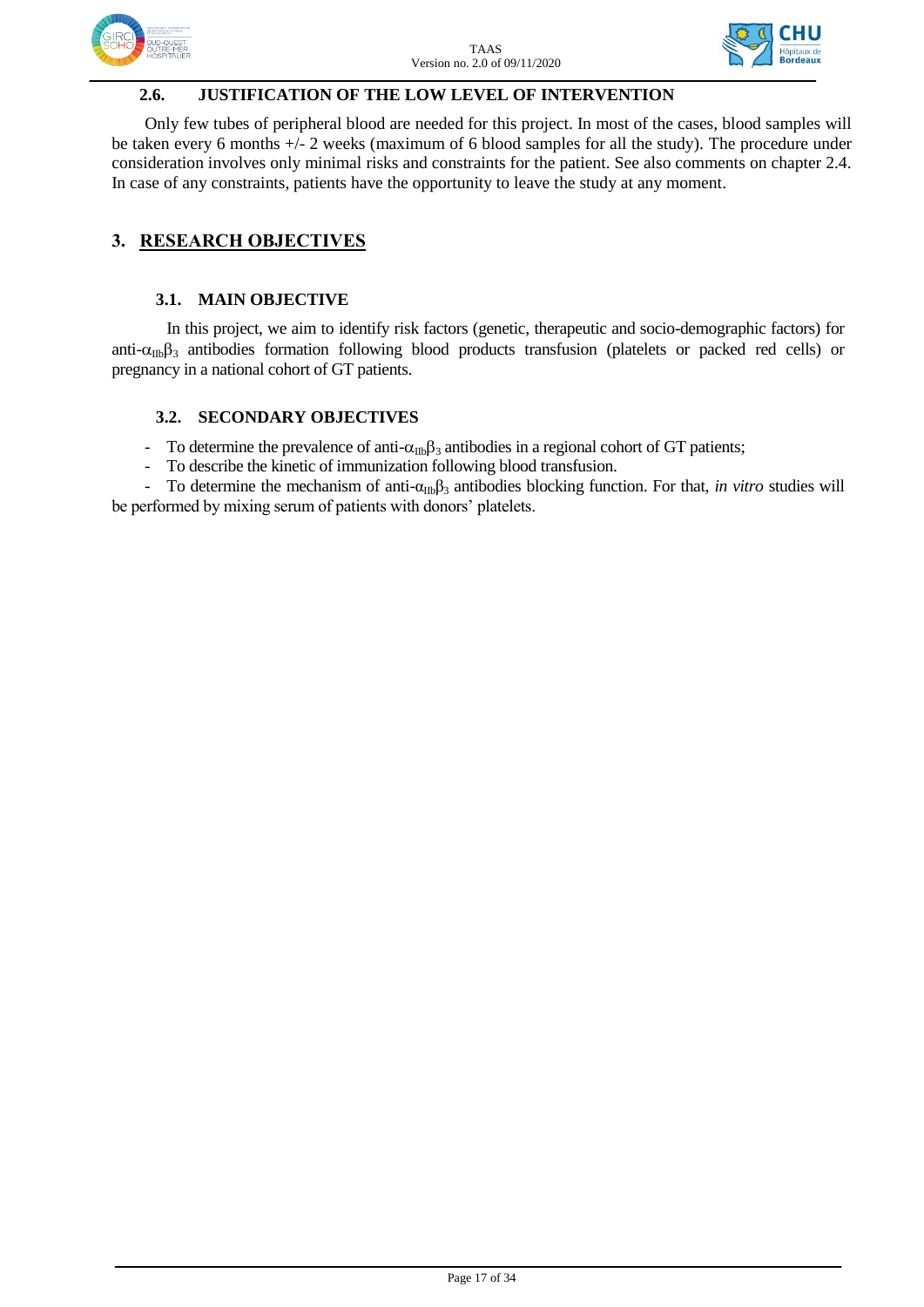



## **4. EVALUATION CRITERIA**

#### **4.1. MAIN EVALUATION CRITERION**

To characterize of an anti- $\alpha_{\text{IIb}}\beta_3$  immunization and the risk factors associated to it.

#### 4.1.1. CHARACTERIZATION OF AN ANTI-GPIIB-IIIA IMMUNIZATION

Monoclonal antibody‐specific immobilization of platelet antigens (MAIPA) is still considered as the reference method for evaluating the presence of anti- $\alpha_{IIb}\beta_3$  antibodies in GT patients. Briefly, platelet-rich plasma (PRP) is obtained by centrifugation and platelets are washed before being resuspended. A volume of the platelet suspension is then sensitized with serum from the patient or control donors. After resuspension, selected platelet glycoprotein-specific monoclonal antibodies directed against  $α_{\text{ID}}β_3$ ,  $β_3$  and/or  $\alpha_{\text{IIb}}$  subunits are added separately and the mixture is incubated at room temperature. Platelets are then washed and solubilized in a lysis solution by incubating overnight at 4°C. In parallel, microtitre plates are coated with antibodies directed against the specific monoclonal antibodies and incubated overnight at 4°C. After several washes, a blocking buffer and a volume of alkaline phosphatase-labelled goat antihuman IgG/M F(ab'2) is added to each well. After incubation, the tray is washed and substrate (paranitrophenylphosphate in diethanolamine buffer) is added and absorbance measured in a microplate reader. Patients' results are calculated as a ratio of their optical density (OD) compared to that of the mean value of a series of control sera.

All the tests will be performed by the coordinating investigator site (Bordeaux). Antibodies screening will be systematically realized every six months (+/- 2 weeks) and after each blood transfusion at 7-10 days and one month (+/- 2 weeks).

#### 4.1.2. RISK FACTORS POTENTIALLY INVOLVED

Related to the patient:

- Type of genetic mutation associated with the disease (truncative or missense mutations)
- Age at first blood transfusion

- Sex

- Ethnic origin (such as patients from Gypsy tribe who bear a specific truncative mutation)

Related to the blood products:

- Red blood cells or platelet concentrates
- Number of blood transfusions
- Type of platelet concentrates: apheresis or pooled from several donors

Related to the clinical situation:

- Inflammation (eg: surgery, trauma…)
- Pregnancy
- Blood transfusion in an emergency situation or in a scheduled invasive procedure

#### **4.2. SECONDARY EVALUATION CRITERIA**

- To determine the proportion of patients with at least one positive result with the MAIPA assay;

- To describe the kinetic of immunization following blood transfusion.

For that, it will be necessary to repeat antibodies measurements at 7-10 days, one month +/- 2 weeks after blood transfusion, and every 6 months +/- 2 weeks;

- To determine the mechanism of anti-αIIbβ3 antibodies blocking integrin function by determining the capacity of anti-αIIbβ3 antibodies to impair fibrinogen binding.

For that, *in vitro* studies will be performed by mixing serum of patients with washed donors' platelets and inhibition of the integrin will be studied by flow cytometry using:

• PAC-1 (an IgM recognizing activated but unoccupied  $\alpha_{IIb}\beta_3$  complexes) purchased from Becton Dickinson (Franklin Lakes, New Jersey, USA).

 Fibrinogen binding study measured with Alexa Fluor 488–labeled human fibrinogen (Molecular probes, Eugene, Oregon, USA).

All the tests will be performed by the principal investigator site (Bordeaux).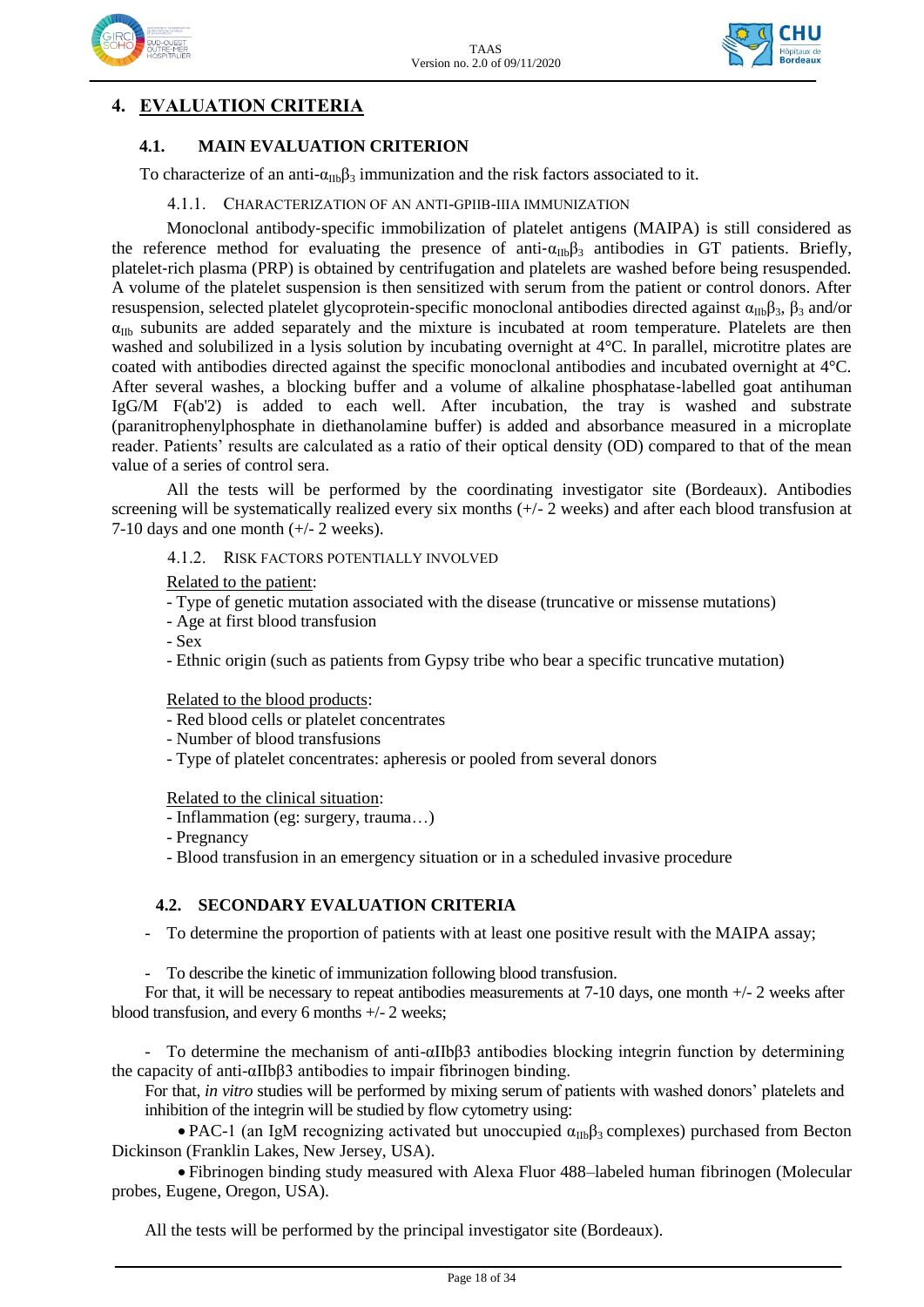



## **5. RESEARCH DESIGN**

This is a national, multicenter, prospective cohort study.

The biological test is the MAIPA assay.

The study is multicenter, to be able to enrol the expected number of cases. All centres are specialized in the management of patients with GT through the MHEMO network (Rare Inherited Bleeding Disorders medical network).

All follow-up visits will be performed by one of the investigators identified in each center.

All included GT patients will satisfy diagnostic criteria for the disease by associating mucocutaneous bleeding, inherited defects of  $\alpha_{\text{IIb}}\beta_3$  expression or function and an absence of platelet aggregation to all agonists. Participants will be enrolled in several sites in France during a 6 months period, through the French Reference Centre for Inherited Platelet Disorders (CRPP). We aim to examine a total of 40 GT patients. Sera from patients will be prepared and decomplemented as previously described.

Clinical records of patients data and biological results will be obtained by the CRPP. Patients data will include the following information: (i) age of the patient at first antibody screening; (ii) time after transfusion to antibody detection; (iii) subtype of GT and residual  $\alpha_{\text{IIb}}\beta_3$  expression; (iv) mutation screening of the *ITGA2B* and *ITGB3* genes; (v) family history of GT and/or antibody formation; (vi) strong or weak anti- $\alpha_{IIb}\beta_3$  antibody development; (vii) evolution of the anti- $\alpha_{IIb}\beta_3$  antibodies (persistent or transient); and viii) presence of anti-HLA antibodies.

#### **6. ELIGIBILITY CRITERIA**

#### **6.1. INCLUSION CRITERIA**

All patients (adult and child) with a clear diagnosis of Glanzmann Thrombastenia (GT), whatever the subtype of disease.

Affiliated person or beneficiary of a social security scheme.

Free, informed and written consent signed by the participant or parents or legal representing for the child population, and the investigator (at the latest on the day of inclusion and before any examination required by the research).

The investigator will inform these patients in the presence of the parent authority representative(s). An information note will be provided to the parent authority representatives prior to obtaining their signature on informed consent.

In addition, a specific information note will be given to the minor patient 6 years of age or older who will have to give his (her) agreement to participate by signing an assent form.

For minor patients who become major during the study, a consent form should be signed by these patients to confirm their desire to continue the study.

Where it is impossible for the patient to express his or her consent in writing, the consent may be certified by a family member or, by one of the relatives of the person concerned, provided that this trusted person is independent of the investigator and the sponsor.

#### **6.2. EXCLUSION CRITERIA**

Current treatment that may interfere with anti- $\alpha_{IIb}\beta_3$  antibodies detection, such as intravenous immunoglobulins within the previous month.

Patient with a family member already included in the TAAS study

Psychiatric, social or behavioral condition judged to be non-compatible with the respect of the protocol, including good observance of treatment and compliance to follow-up.

Adult protected by the law.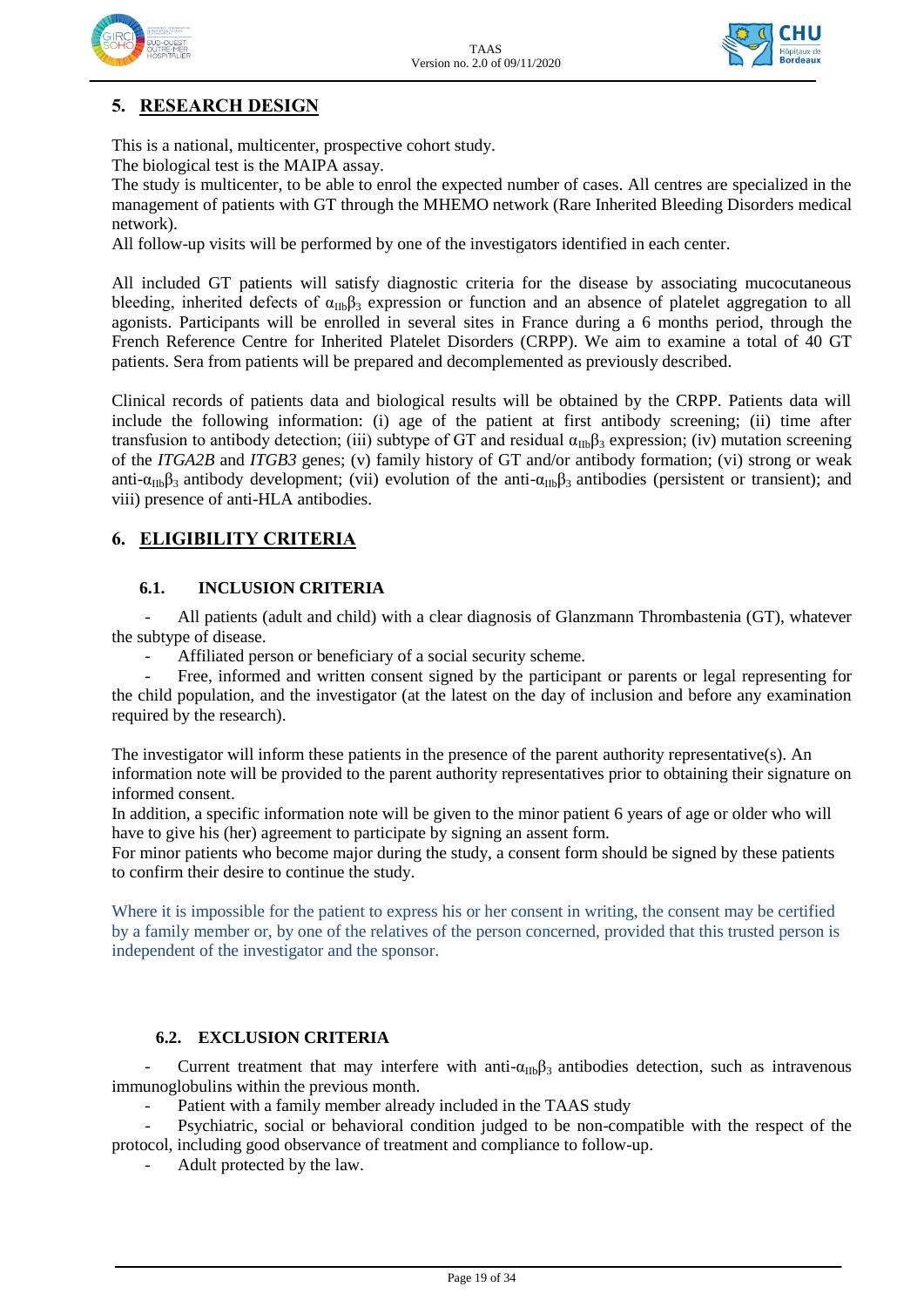



#### **6.3. FEASIBILITY AND RECRUITMENT PROCEDURES**

This study will address a relatively rare event in rare patients. Investigation centers will be members of the MHEMO network. All centers have an excellent experience in the management of GT in adults and children.

A feasibility questionnaire has been already sent to the different investigators. On this basis, we forecast 4-5 patients eligible per center. Duration of the inclusion period will be 6 months.

When possible, patients will be contacted by phone (pre-screening) to suggest that they participate in the study. Thus, those who respond favorably will be received during a pre-inclusion/inclusion visit to explain more precisely the objectives of the study and to sign the informed consent form.

Other mode of recruitment will be previously diagnosed GT patients with regular follow-up, as well as newly diagnosed GT patients. Hospitalized patients, when it is the case, will be also solicited.

### **7. TREATMENT/ STRATEGY(IES)/ PROCEDURE(S) OF THE RESEARCH**

#### **Patients and blood samples**

All included GT patients will be enrolled from 8 different centres during a 6 months period. Antibodies screening will be systematically realized every six months (+/- 2 weeks) and after each last blood transfusion at 7-10 days and one month (+/- 2 weeks), during a period of 18 months.

#### **Clinical Data collection**

Clinical records of patients and biological results will be obtained by the national Reference Centre for Platelet Disorders. Patients data will include the following information: (i) age of the patient at first antibody screening; (ii) time after transfusion to antibody detection; (iii) subtype of GT and residual  $\alpha_{\text{IIb}}\beta_3$ expression; (iv) mutation screening of the *ITGA2B* and *ITGB3* genes; (v) family history of GT and/or antibody formation; (vi) strong or weak antibody development; and (vii) evolution of the antibodies (persistent or transient).

Anti- $\alpha_{IIb}\beta_3$  antibodies screening: Indirect MoAb-specific immobilization of platelet antigens (MAIPA) Monoclonal antibody‐ specific immobilization of platelet antigens (MAIPA) is still considered as the reference method for evaluating the presence of anti-  $\alpha_{IIb}\beta_3$  antibodies in GT patients. All the tests will be performed by the principal investigator site (Bordeaux). Antibodies screening will be systematically performed at 7-10 days and one month (+/- 2 weeks) after each last blood transfusion, and every six months  $(+/- 2$  weeks).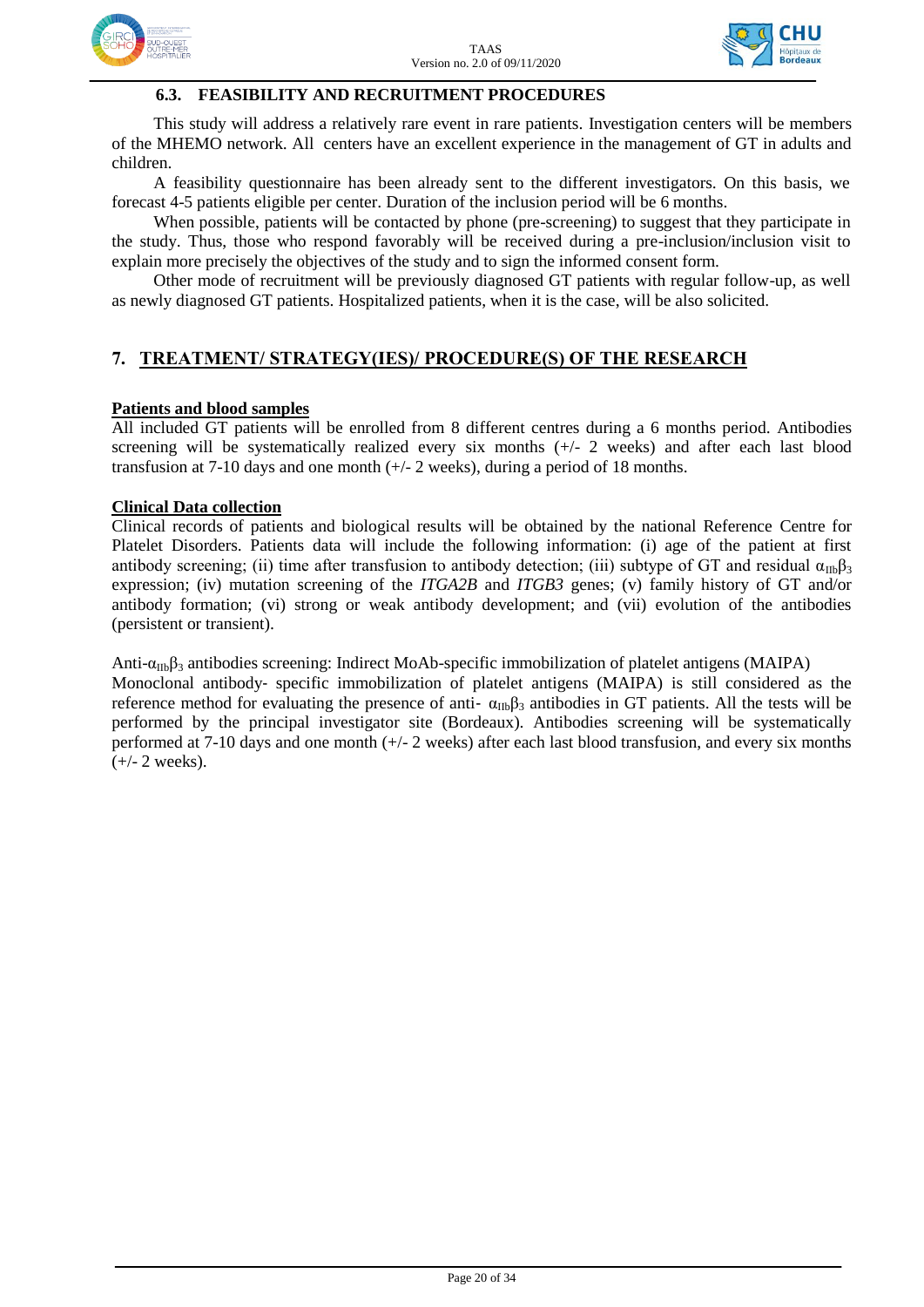



## **8. CONDUCTING THE RESEARCH**

#### **8.1. THE RESEARCH SCHEDULE**

- Duration of the inclusion period: 6 months
- Participation duration of each participant: 18 months
- Total duration of the research 24 months

#### **8.2. SUMMARY TABLE OF THE PARTICIPANT FOLLOW-UP**

|                                     | Pre-inclusion<br>T-1Week to TO | Inclusion<br>T <sub>0</sub> | Follow-up Visit<br>M6, M12,<br>$(+/- 2$ weeks) | In Case of blood transfusions<br>during the follow-up period |                                                  | End of study visit     |
|-------------------------------------|--------------------------------|-----------------------------|------------------------------------------------|--------------------------------------------------------------|--------------------------------------------------|------------------------|
|                                     |                                |                             |                                                | $7-10$ days<br>after<br>transfusion                          | 1 months $(+/-)$<br>2weeks) after<br>transfusion | M18<br>$(+/- 2$ weeks) |
| Informed consent                    | $\checkmark$ (R)               |                             |                                                |                                                              |                                                  |                        |
| Consentment obtain                  | $\checkmark$ (R)               | $\checkmark$ (R)            |                                                |                                                              |                                                  |                        |
| Physical examination <sup>1</sup>   |                                |                             |                                                |                                                              |                                                  |                        |
| Biological examination <sup>2</sup> |                                | $\checkmark$ (R)            | $\checkmark$ (R)                               | $\checkmark$ (R)                                             | $\checkmark$ (R)                                 | $\checkmark$ (R)       |
| Research on adverse events          |                                | ✓                           |                                                |                                                              |                                                  |                        |

1 Physical examination: *demographic information, weight, size,* medical history

<sup>2</sup>Biological examination: *MAIPA Assay (R) and dosage anti-HLA antibodies (standard of care)*

#### **8.3. PRE-INCLUSION VISIT**

#### 8.3.1. COLLECTION OF CONSENT

#### 8.3.1.1. FOR ADULT POPULATION

During the pre-inclusion visit, the investigator informs the participant and answers all questions regarding the purpose, nature of the constraints, foreseeable risks and the expected benefits of the research. The investigator also specifies the participant's rights in the context of a study and checks the eligibility criteria.

A copy of the information note and the consent form is then given to the participant by the investigating doctor. After this information session, the participant has a reflection period. If the participant agrees to participate, the participant and the investigator clearly write their names and surnames, and date and sign the consent form. This must be signed BEFORE ANY CLINICAL OR PARA-CLINICAL EXAMINATION IS CONDUCTED AS REQUIRED BY THE RESEARCH.The copies of the information note and the consent form are then distributed as follows:

- One original copy of the information note and the consent form is given to the participant.
- The other original copy is kept by the investigator (even if the participant moves house during the study period) in a safe place not accessible by third parties.

#### 8.3.1.2. FOR CHILD POPULATION

During the pre-inclusion visit, the investigator informs the parents or legal representing and answers all questions regarding the purpose, nature of the constraints, foreseeable risks and the expected benefits of the research. The investigator also specifies the participant's rights in the context of a study and checks the eligibility criteria.

A copy of the information note and the consent form is then given to either parents or legal representing by the investigating doctor. After this information session, the parents or legal representing have a reflection period. If they agree that their child participates, the parents or legal representing and the investigator clearly write their names and surnames, and date and sign the consent form. This must be signed BEFORE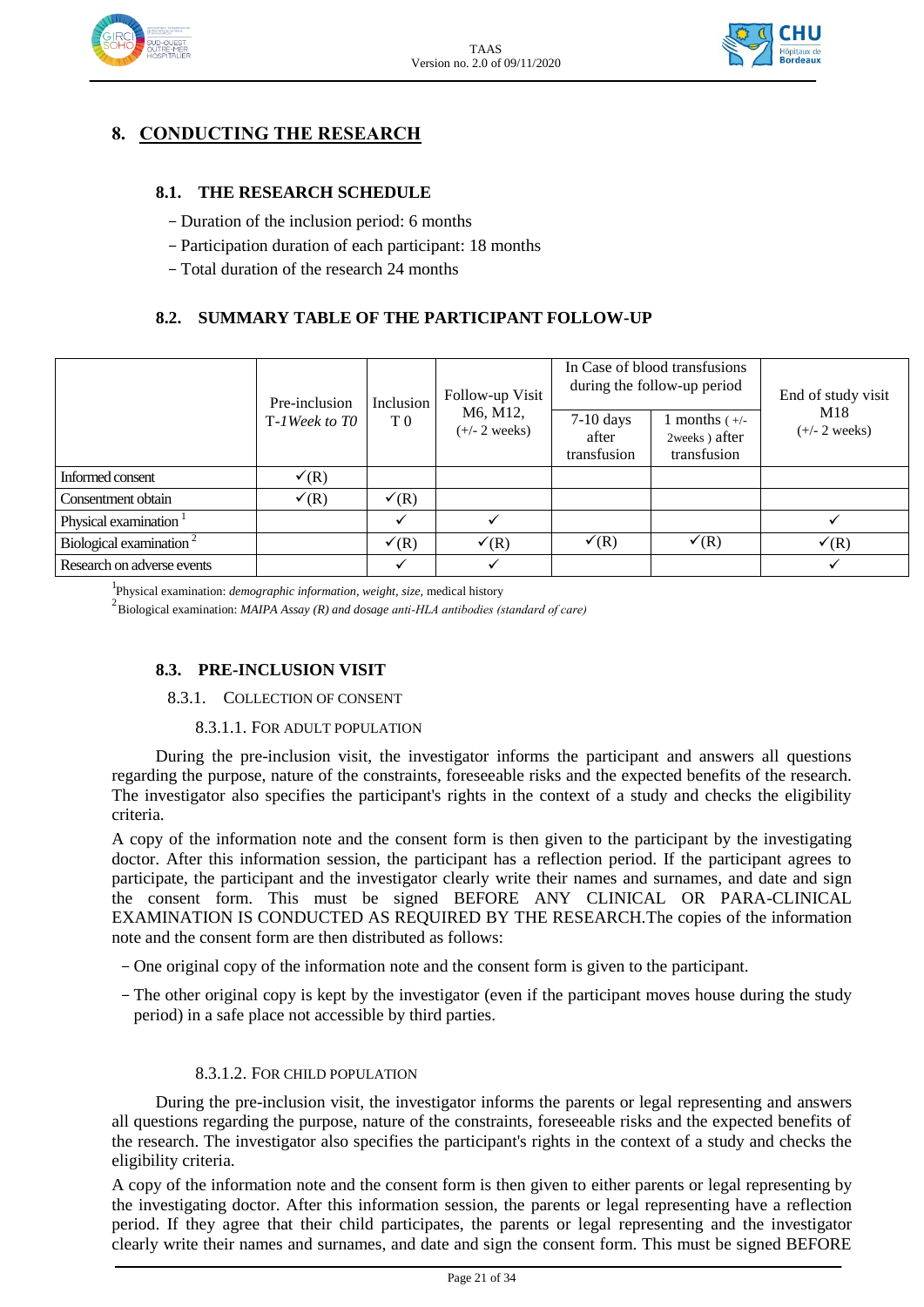



#### ANY CLINICAL OR PARA-CLINICAL EXAMINATION IS CONDUCTED AS REQUIRED BY THE RESEARCH.

If the child is 6 years of age or older, a specially adapted information note is provided to explain the research. After this information session, the child has a reflection period with their parents. If the child is agrees to participate, he (she) must clearly write his (her) name and surname, and date and sign an assent.

The copies of the information note and the consent form are then distributed as follows:

- One original copy of the information note and the consent form is given to the parents or legal representing or 6 years old child.
- The other original copy is kept by the investigator (even if the participant moves house during the study period) in a safe place not accessible by third parties.

#### 8.3.2. CONDUCTING THE VISIT

The pre-inclusion visit is provided by the investigator. The pre-inclusion visit takes place between 1 weeks and the day of the inclusion visit. Prior to any research-related examination, the investigator will collect the participant's free, informed and written consent (or that of his/her legal representative for the chid population).

This visit corresponds to a scheduled consultation in the specialized centre for haemorrhagic disorders where the patient is followed. The investigator informs the participant of the constitution of a biological collection and its conservation at the end of the research for scientific purposes of its samples.

#### **8.4. INCLUSION VISIT**

The inclusion visit is conducted by the investigating doctor. Once the consent form has been signed, the following clinical and biological examination are performed:

- o Information retrieval from medical records such as medical history
- o Physical examination such as demographic information, weight, size
- o 1 blood sample :
	- $\circ$  For adult population : a volume of 18 ml is collected (3 dry tubes of 6 ml) to realize Anti- $\alpha_{IIb}\beta_3$  screening by the MAIPA assay and a volume of 7 ml is collected (1 dry tube of 7 ml) to realize Anti-HLA screening (standard care)
	- o For child population: the blood volume collected depends of the weight of the child (cf table in Annexe 1). The maximal volume authorized will be collected in dry tubes, to realize Anti- $\alpha_{\text{IIb}}\beta_3$  screening by the MAIPA assay and anti-HLA screening (standard of care).

#### **8.5. FOLLOW-UP VISITS**

Follow-up visit will be realized with the same frequency in the standard of care by the investigator, as every 6 months.

During this visit the following clinical and biological examination are performed:

- o Physical examination such as demographic information, weight, size
- o 1 blood sample :
	- o For adult population : a volume of 18 ml is collected (3 dry tubes of 6 ml) to realize Anti- $\alpha_{\text{IIb}}\beta_3$  screening by the MAIPA assay and a volume of 7 ml is collected (1 dry tube of 7 ml) to realize Anti-HLA screening (standard of care)
	- o For child population: the blood volume collected depends of the weight of the child (cf table in Annexe 1). The maximal volume authorized will be collected in dry tubes, to realize Anti- $\alpha_{\text{IIb}}\beta_3$  screening by the MAIPA assay and anti-HLA screening (standard of care).
- o Collection of events including transfusion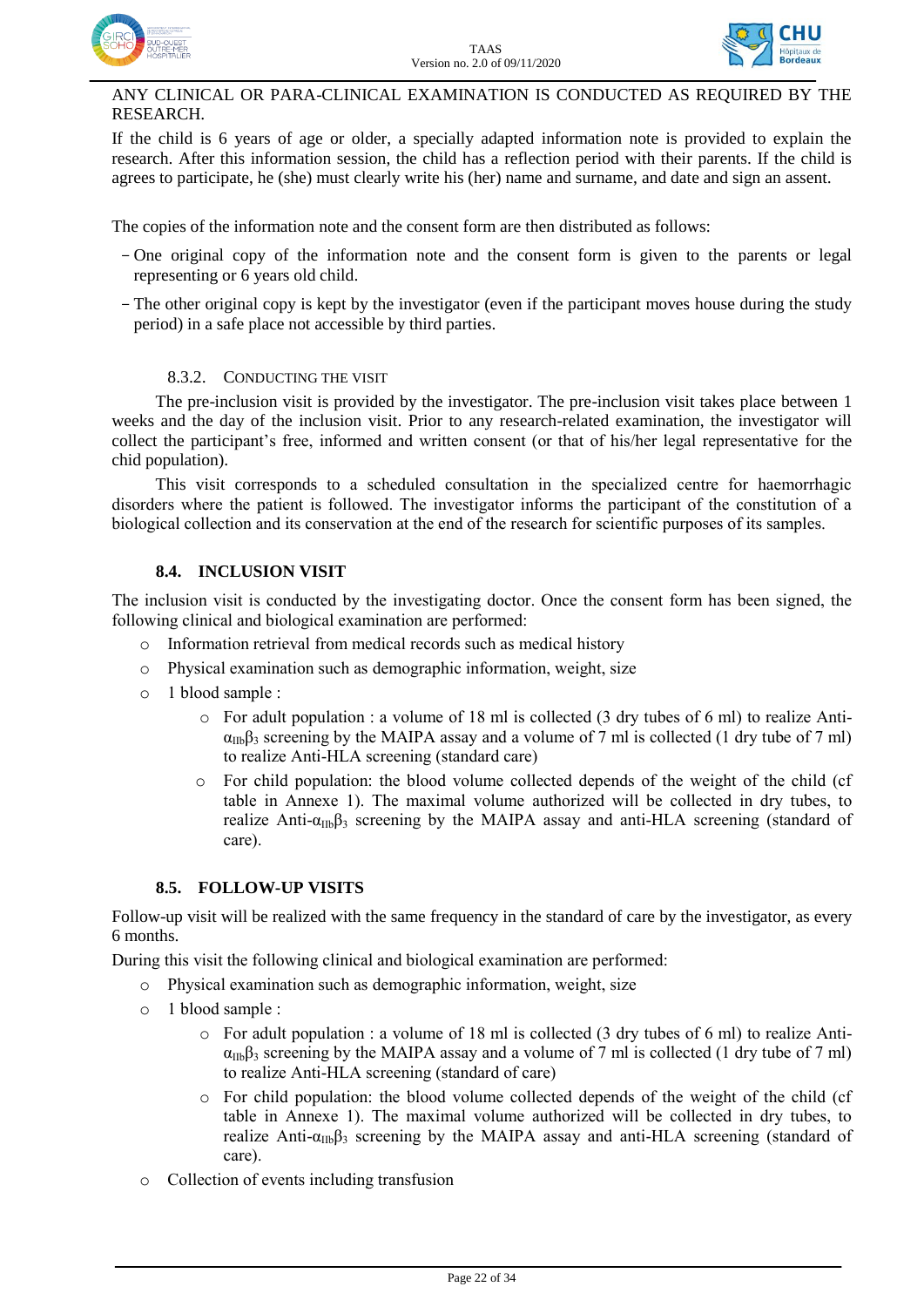



#### **In case of blood transfusions during the study**

If blood products are administered for any reasons, anti- $\alpha_{IIb}\beta_3$  antibodies and Anti-HLA antibodies will be screened one week and 1 month after the last transfusion and medical information regarding this event will be recorded. This screening will allow to observe the kinetic of immunization after each blood transfusion.

In standard of care, when a patient with Glanzmann thrombastenia, followed in a platelet pathology reference center, is transfused, the center in which he is followed is informed by the French institution of the blood (Etablissement Français du Sang – EFS) of this transfusion.

As part of the TAAS study, any patient included will be from the cohort of patients followed at one of the platelet pathology reference centres. Therefore, the principal investigator should be informed of the transfusion of one of these patients and schedule the samples provided for as part of the protocol.

#### **8.6. END OF RESEARCH VISIT**

This visit correspond of the 18 months visits. This visit is conducted by the investigator doctor and occurs at the end of the study.

During this visit the following clinical and biological examination are performed:

- Physical examination such as demographic information, weight, size
- o 1 blood sample :
	- $\circ$  For adult population : a volume of 18 ml is collected (3 dry tubes of 6 ml) to realize Anti- $\alpha_{IIb}\beta_3$  screening by the MAIPA assay and a volume of 7 ml is collected (1 dry tube of 7 ml) to realize Anti-HLA screening (standard of care)
	- o For child population: the blood volume collected depends of the weight of the child (cf table in Annexe 1). The maximal volume authorized will be collected in dry tubes, to realize Anti- $\alpha_{\text{IIb}}\beta_3$  screening by the MAIPA assay and anti-HLA screening (standard of care).
- o Collection of events including transfusion

After the study, the patient will then benefit from the usual care.

#### **8.7. RULES FOR STOPPING A PERSON FROM PARTICIPATING IN THE RESEARCH**

The study can be interrupted for one of the following reasons:

- withdrawal of consent to participate to the trial,
	- major deviation to the protocol.

An abandonment is a decision of an included participant to assert his right to interrupt his participation in the study, at any time during the follow-up, without incurring any prejudice thereby and without having to justify himself.

A withdrawal of consent is a decision of a participant to reconsider his decision to participate in the study and to assert his right to cancel his informed consent, at any time during the follow-up and without incurring any prejudice and without having to justify itself.

The investigator must identify the cause of the abandonment / withdrawal and assess whether it is possible to collect the variable on which the primary endpoint applies at the time of abandonment / withdrawal. Abandonment / withdrawal must be promptly reported to the coordinating investigative center, the sponsor and the methodology and data management center. The reasons and the date of abandonment / withdrawal must be documented in the observation book and in the participant's medical file.

End of study or planned stop of the study: Last visit of the last participant included in the study.

Early termination of study: The clinical study is early (definitively) stopped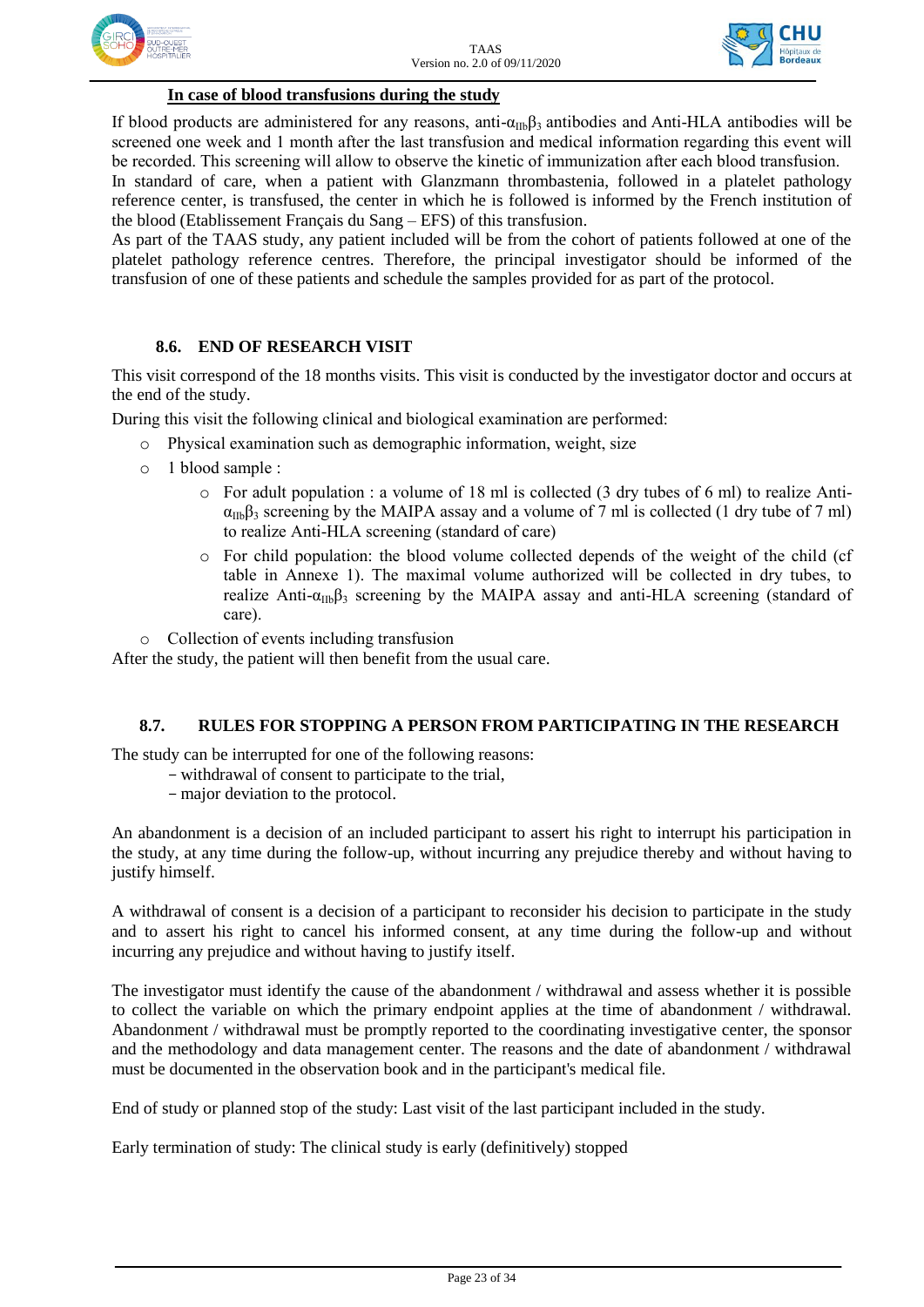

#### **8.8. CONSTRAINTS RELATED TO THE RESEARCH AND POSSIBLE COMPENSATION OF PARTICIPANTS**

The constraints of participating to the study is additional venous blood sampling realized every six months (about 18 ml of blood for adult population, and volume defined according to patients' weigt for child population) for determination of the presence of anti-αIIbβ3 antibodies.

The patient cannot participate to another study between the inclusion and the end of the study visits.

The patient will not be remunerated for his(her) participation.

### **8.9. COLLECTION OF BIOLOGICAL SAMPLES**

Biological samples will be venous blood samples taken by peripheral route every six months, one week and 1 month after each blood product transfusion.

o For adult population : a volume of 18 ml is collected (3 dry tubes of 6 ml) to realize Anti- $\alpha_{\text{IIb}}\beta_3$ screening by the MAIPA assay and a volume of 7 ml is collected (1 dry tube of 7 ml) to realize Anti-HLA screening (standard of care)

o For child population: the blood volume collected depends of the weight of the child (cf table in Annexe 1). The maximal volume authorized will be collected in dry tubes, to realize Anti- $\alpha_{\text{IIb}}\beta_3$  screening by the MAIPA assay and anti-HLA screening (standard of care)

A biobank at CRB-P (Centre de Ressources Biologiques-plurithématique) will be planned to centralize samples (Anti-αIIbβ3) on the PARS research plateform. The PARS Hématologie offers a specialized service providing support for the development of translational research. This facility, incorporated within the hospital structure, aims to provide a dynamic exploration of the human system in patients in the context of clinical research trials.

Practically, serum will be obtained after centrifugation to 3500 rpm 10' to 18°C at least 1 hour after the sampling and stored frozen in each center  $(-20^{\circ}C)$ . These aliquots are monthly sent to the hematology laboratory of the University Hospital of Bordeaux.

The Hematology laboratory analyze aliquots except one, which be sent to a central laboratory to be conserved at -80°C (CRB-P). One aliquot of each sample will be kept 8 years after the end of the study, for further research only on CHU of Bordeaux.

## **9. MANAGEMENT OF ADVERSE EVENTS AND NEW DEVELOPMENTS**

Adverse events / adverse reactions / incidents must be declared to the various health vigilance circuits applicable to each product or practice concerned (vigilance of care, pharmacovigilance, materiovigilance, haemovigilance, cosmetovigilance, etc.) in accordance with the regulations in force.

Registrants must specify that the participant is included in a clinical trial and identify precisely the clinical trial concerned.

If the investigator becomes aware of a breach in patient safety during the research, he/she shall inform the sponsor without delay.

## **10. STATISTICAL ASPECTS**

#### **10.1. CALCULATION OF STUDY SIZE**

A sample size of 40 patients was determined by the feasibility of recruitment (rare disease).

The widespread MHEMO network recently approved by the DGOS provides a unique opportunity to set up such a study with 10 participating centres, all having an excellent experience in the management of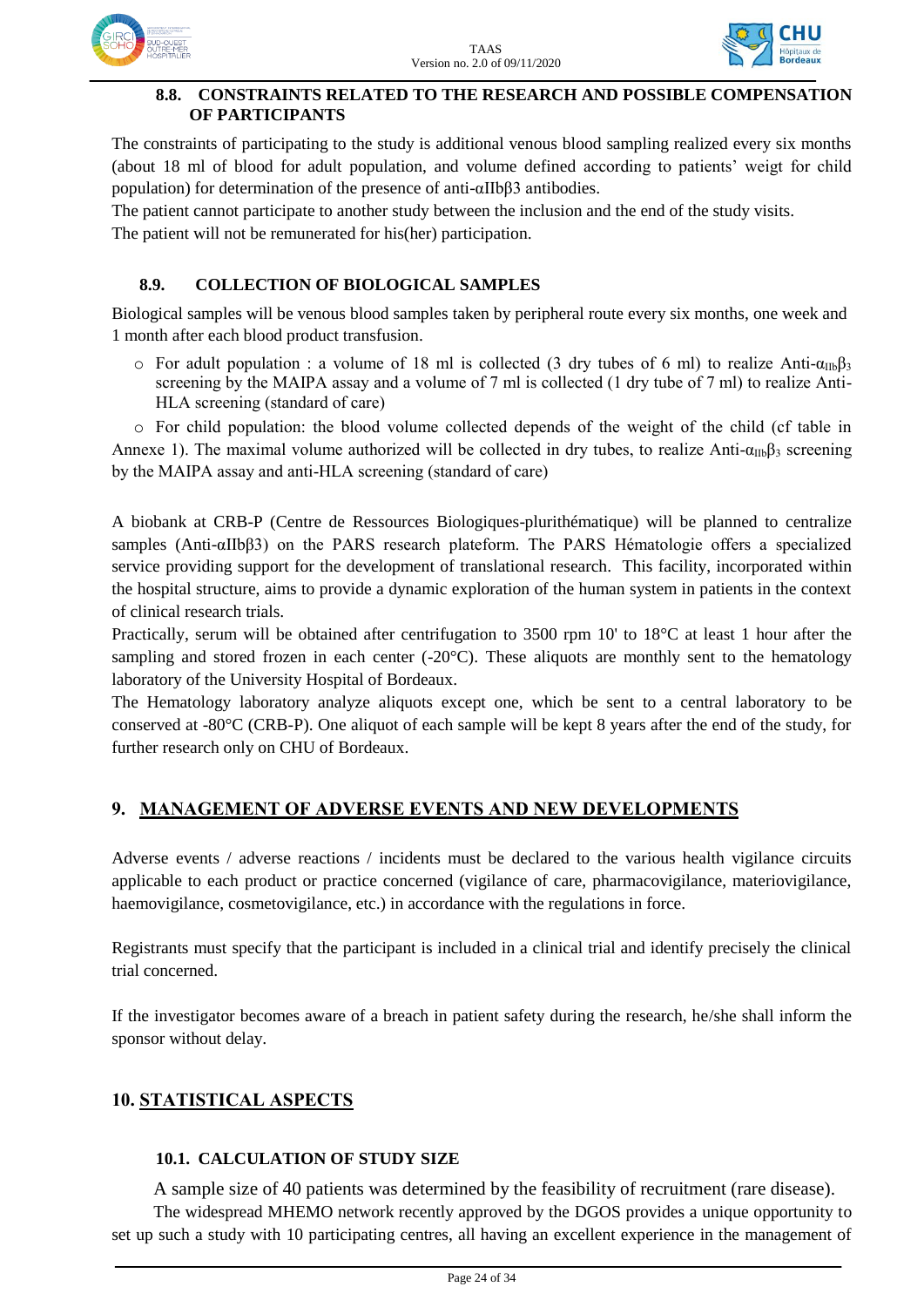



haemorrhagic diathesis. We estimate 4-5 patients eligible per centre. A number of 40 patients is therefore realistic for an inclusion period of 6 months.

Finally, significant lost of follow-up is unlikely. The study is relatively short for each patient and is performed in a context where the supervision of a physician experienced in the treatment of haematological diseases is usually asked by the patient itself.

#### **10.2. STATISTICAL METHODS EMPLOYED**

The cohort will be analyzed with logistic regression and the outcome variable will be defined as the absence or presence of a current or past history of antibody formation. Covariates will include subtype of GT, year of birth, *ITGA2B* or *ITGB3* gene mutations and other predifined risk factors. Markers that exhibited effects will be identified and analyzed using specific statistical software.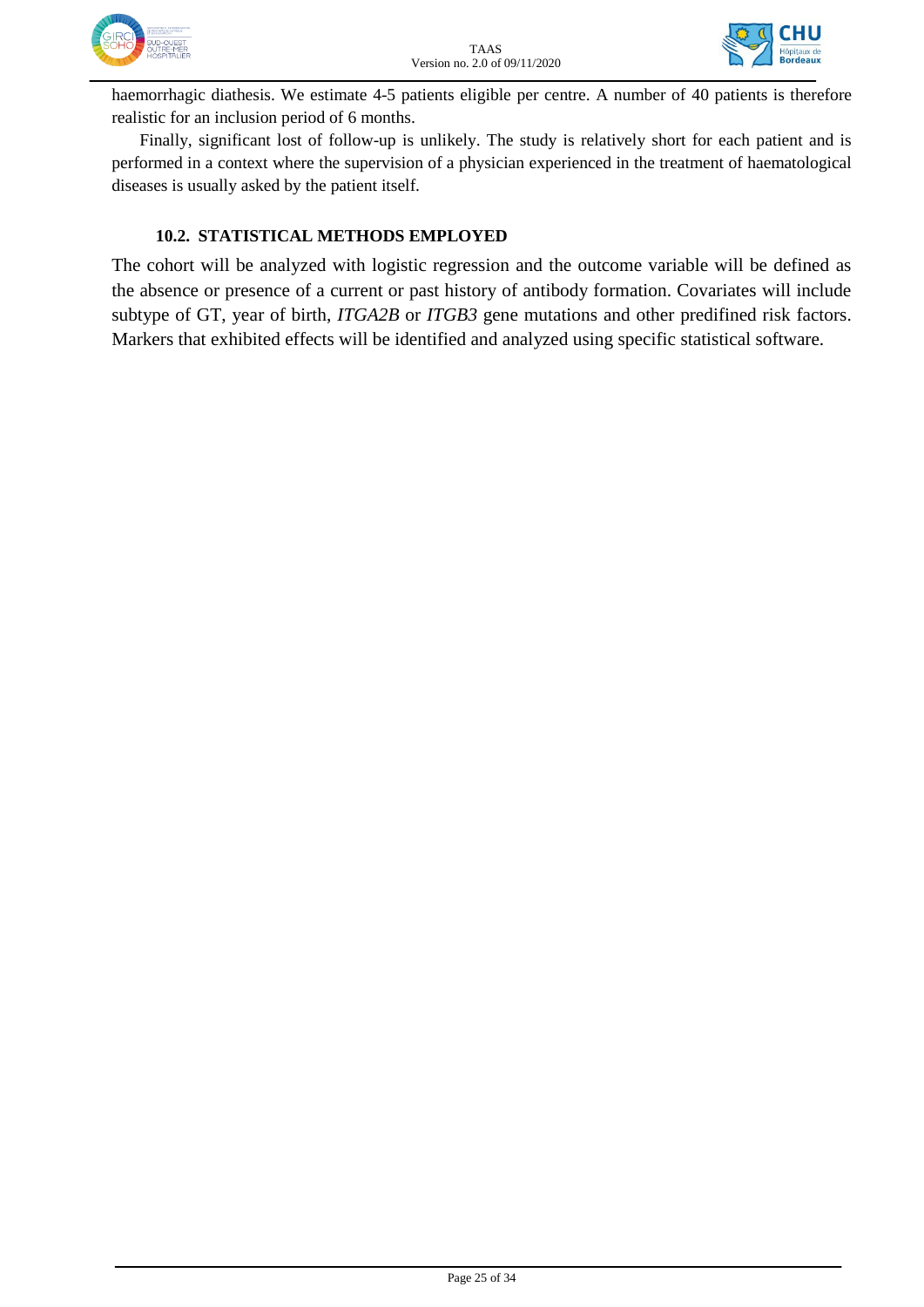



## **MONITORING OFTHE RESEARCH**

#### **10.3. STEERING COMMITTEE**

A steering committee of 8 co-investigators involved in the conception of the study is constituted as follows:

- o Dr M Fiore (coordinating investigator; University Hospital, Bordeaux)
- o Pr MC Alessi, Coordinator of the National Reference Centre (University Hospital, Marseille)
- o Dr S Voisin (co-investigator, University Hospital, Toulouse)
- o Pr P Sié (co-investigator, University Hospital, Toulouse)
- o and the Coordinator of Clinical study mentioned above.

Besides regular web exchange and information on the progress of the study, the committee will meet at the annual meetings of the CRPP, or of the MHEMO network. Interim analysis will be performed every one year, or on demand if a SAE occurred.

The role of steering committee is to validate the cases, to communicate on the advancement of the study to the co-investigators, to discuss all new data relative to the project, including potential amendments, to prepare the final report and publications.

## **11. RIGHTS OF ACCESS TO DATA AND SOURCE DOCUMENTS**

#### **11.1. ACCESS TO DATA**

Agreeing to participate in the protocol implies that the investigators will make the documents and personal data that are strictly necessary for the monitoring, quality control and auditing of the research, available in accordance with the laws and regulations in force.

#### **11.2. SOURCE DATA**

All information contained in original documents, or in authenticated copies of these documents, relating to clinical examinations, observations or other activities conducted as part of a research study and necessary for the reconstitution and evaluation of the research. The documents in which the source data are saved are called the source documents.

Within the framework of the research, the expected type of source document are medical files and results from an original biological examination.

#### **11.3. DATA CONFIDENTIALITY**

In accordance with the legislative provisions in force, persons having direct access to source data will take all the necessary precautions to ensure the confidentiality of information relating to investigational medicinal products, research, participants, especially as regards their identity and the results obtained. These people, like the investigators, are subject to professional secrecy.

During or at the end of the research, the data collected on the participants and sent to the sponsor by the investigators (or any other specialised contributor) will made anonymous. The data must never explicitly mention the names of the persons concerned or their addresses.

All data of participants will be codified with a coded number specific to the research indicating order of inclusion of the subjects. This code compose of the center number (1 number) and patient number (2 number), the first letter of the subject's last name and first name.

The sponsor will ensure that each participant, or parents/legal representing has (have) given his/her/their written agreement for access to the individual data concerning them and strictly necessary for the quality control of the research.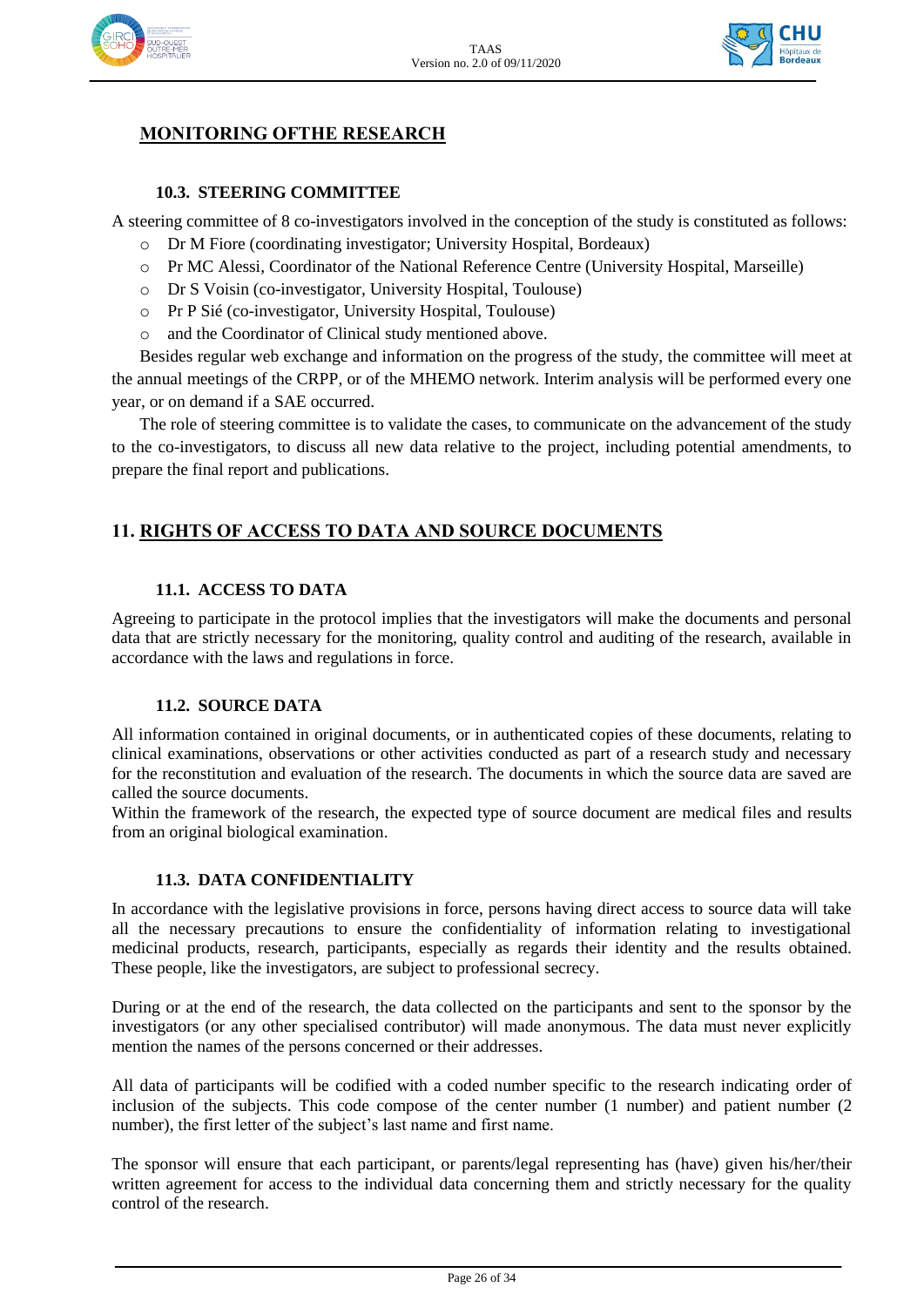



## **12. QUALITY CONTROL AND QUALITY ASSURANCE**

### **12.1. GUIDELINES FOR COLLECTING DATA**

All the information required by the protocol must be recorded in case report forms and an explanation must be provided for any missing data. The data must be collected as and when they are obtained, and transcribed in these notebooks in a clear and legible way.

All data will be recorded in paper case report form. Incorrect data noted in the case report forms will be clearly crossed out and the new data copied in beside the crossed-out information, with the initials, date and possibly a reason, by the investigator or authorised person who has made the correction.

#### **12.2. QUALITY CONTROL**

A clinical researcher appointed by the sponsor will regularly visit each centre investigator, during the implementation of the research, one or more times during research according to the frequency of the inclusions and at the end of the research. During these visits, and in accordance with the risk-based monitoring plan (participant, logistics, impact, resources), the following elements will be reviewed:

- $\triangleright$  informed consent,
- $\triangleright$  compliance with the research protocol and the procedures defined therein,
- $\triangleright$  quality of the data collected in the case report form: accuracy, missing data, consistency of the data with the source documents (medical records, appointment books, originals of laboratory results, etc.).
- > management of potential products.

All visits will be the subject of a monitoring report by written report.

#### **12.3. DATA MANAGEMENT**

#### 12.3.1. DATA MANAGEMENT SOFTWARE

#### 12.3.1.1. SOFTWARE USED

The data management will be performed using the ACCESS software from the Microsoft Office package (version 10 or later). All analyses will be performed using SPSS® software (SPSS Inc., Chicago, Version 17.0 and later).

#### 12.3.1.2. DATA HOSTING

The database will be located on a shared disk of the Bordeaux CHU network. The server hosting the data is located in a computer bay, in a dedicated lockable room. Only the staff of the Information System Department of the CHU of Bordeaux can access it. This server belongs to an internal network of the company and is not accessible directly from the internet. Access to the internal network of the Bordeaux CHU can only be done from a workstation belonging to the CHU, identified and listed as a client on the internal network of the CHU.

#### 12.3.2. ACCESS TO DATA

Access to a local station of the CHU as well as its internal network requires identification and the allocation of access rights managed by the Information System Department of the CHU of Bordeaux.

Similarly, access to the database requires a second identification, independent of the first one, and protected by a password. The assignment of rights in Reading only or in Reading and Writing is managed by the data management manager of the service.

Each access to the database implements an access register including the identifier, dates and times of connection and disconnection.

#### 12.3.3. DATA ENTRY METHOD

The data collected in paper format by the clinical researcher during the monitoring visit, are entered via in simple entry by clinical research technician, especially dedicated to entry data in the ACCESS®Database.

#### 12.3.4. QUALITY CONTROL OF DATA

Checks are programmed to verify consistency and completeness of the data entered. The data are validated in accordance with the data management plan defined jointly between the coordinating investigator and the Centre for Methodology and Data Management (methodologist, data manager and statistician) in the study data validation plan. The software used is: ACCESS®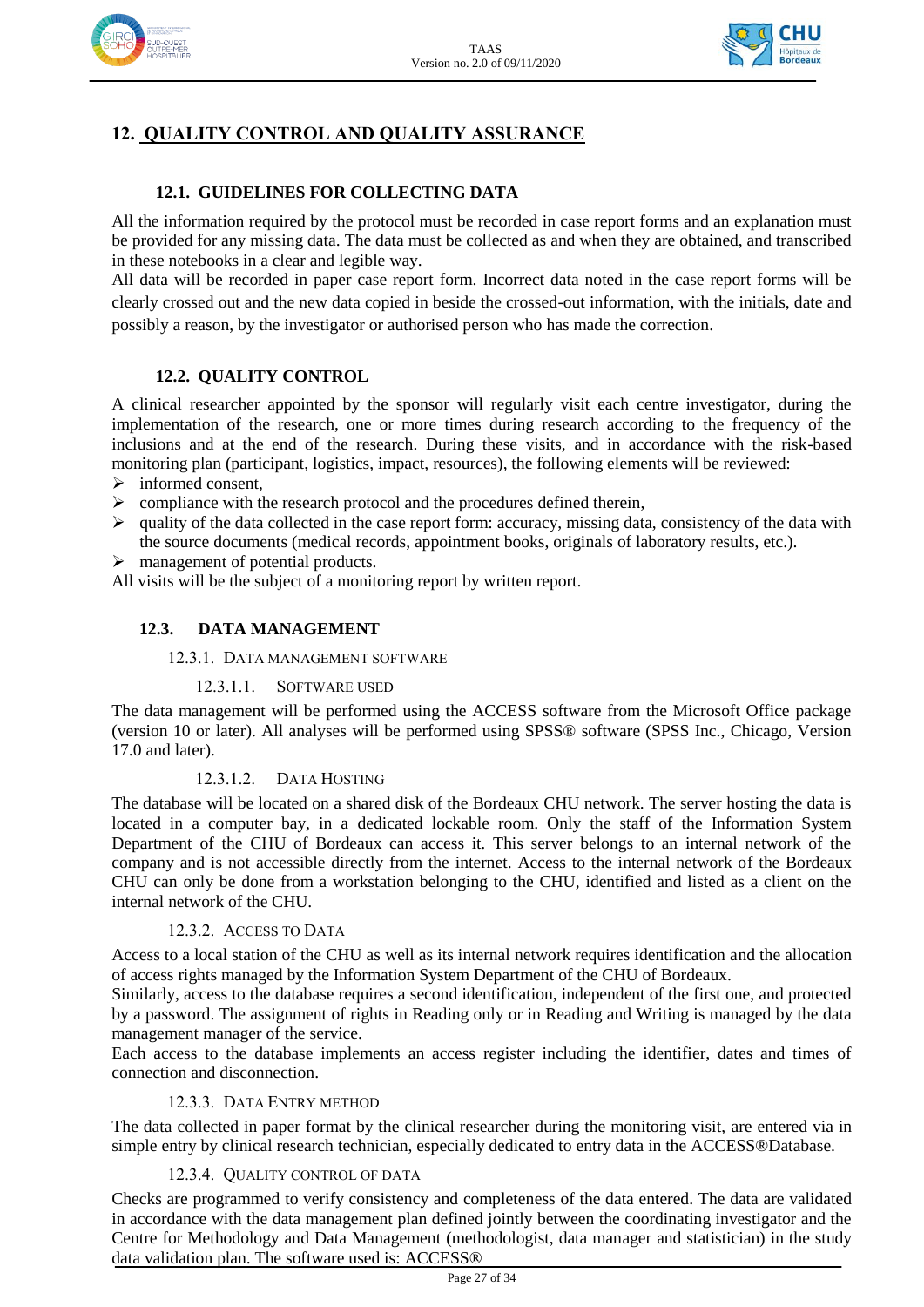



#### 12.3.5. MODIFICATIONS/DELETIONS

Any modification/deletion of data in the database will be traced with date, time, and login with the possibility to enter a field explaining the reason for the modification. Only persons with write access rights can modify or delete data from the database.

#### *12.3.6.* BACKUP

A final level of protection against data breaches (total or partial loss of data, alteration of data integrity) is set up with the realization of complete daily backups on a second server. Only one backup is present on this server. Finally, a complete weekly backup is performed and saved on an external hard drive, encrypted, stored in a locked drawer. The history and all the weekly backups are kept and accessible on this disk.

#### *12.3.7.* FREEZE DATABASE

An initial procedure for Read-only access to the database is decided in order to check that all quality control requests have obtained a validated response. At the end, a copy of the raw data of the database in XML format and in the form of SPSS tables will be made for their analysis according to the defined statistical analysis plan.

#### *12.3.8.* DATA TRANSFER

No data transfer to be imported into the database is planned in this study.

#### **12.4. AUDIT AND INSPECTION**

An audit may be conducted at any time by persons appointed by the [sponsor and i](http://www.chusa.jussieu.fr/urcest/sous_cadre.php?fich=Lexique/new_index.php?isphp=0&fich=EC/legislation/DispositionslegislativesPromoteur.htm)ndependent of the persons conducting the research. Its purpose is to verify the participants' safety and respect for their rights, compliance with applicable regulations and the reliability of data.

An inspection can also be carried out by a competent authority (ANSM for France or EMA in the context of a European study, for example).

The audit, as well as the inspection, can be applied at all stages of the research, from the development of the protocol to the publication of the results and the classification of the data used or produced as part of the research.

Investigators agree to comply with the sponsor's requirements as regards an audit and the competent authority for a research inspection.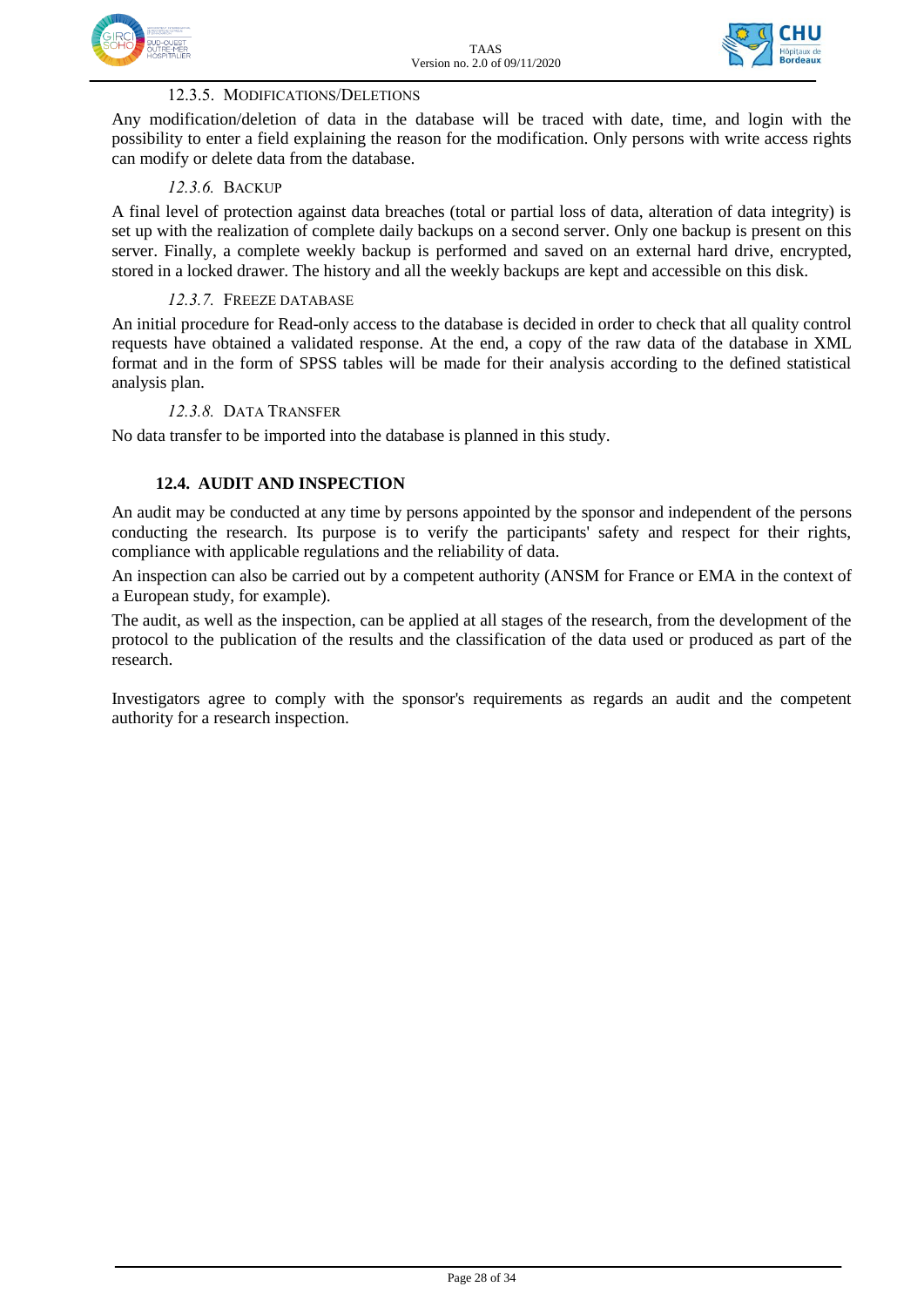



## **13. ETHICAL AND REGULATORY CONSIDERATIONS**

The sponsor and the investigator(s) undertake to ensure that this research is carried out in accordance with law no. 2012-300 of 5 March 2012 on research involving the human person, as well as in agreement with Good Clinical Practices (ICH version 4 of 9 November 2016 and the decision of 24 November 2006) and the Declaration of Helsinki (which can be found in full at [http://www.wma.net\)](http://www.wma.net/).

The research is conducted in accordance with this protocol. Except in emergency situations that require the implementation of specific therapeutic acts, the investigator(s) undertake(s) to respect the protocol in all points especially with regard to the collection of consent and notification and follow-up of serious adverse events.

This research received a favourable opinion from the Committee for the Protection of Persons (CPP) by Ile de France III CPP and and has been the subject of information to the ANSM.

The CHU de Bordeaux, sponsor of this research, has taken out a civil liability insurance contract with HDI Global SE in accordance with the provisions of the Public Health Code.

The data recorded during this research are the subject of a computerised processing on behalf of CHU de Bordeaux in accordance with the law no. 78-17 of 6 January 1978 on data processing, files and liberties as amended by Law 2004-801 of 6 August 2004.

This research falls within the framework of the "Reference Methodology" (MR-001) in application of the provisions of Article 54 paragraph 5 of the amended law of 6 January 1978 relating to information, files and liberties. This change was approved by the decision of 5 January 2006, updated on 21 July 2016. The CHU de Bordeaux has signed a compliance commitment to this "Reference Methodology".

This research is registered in the European database IDRCB under number 2020-A01285-34

This research has been registered on the site http://clinicaltrials.gov/

After the research, the conservation of the collection of biological samples will be declared to the Minister in charge of research and to the director of the French Regional Health Agency (and submitted to the CPP for an opinion if there was a change of research purpose).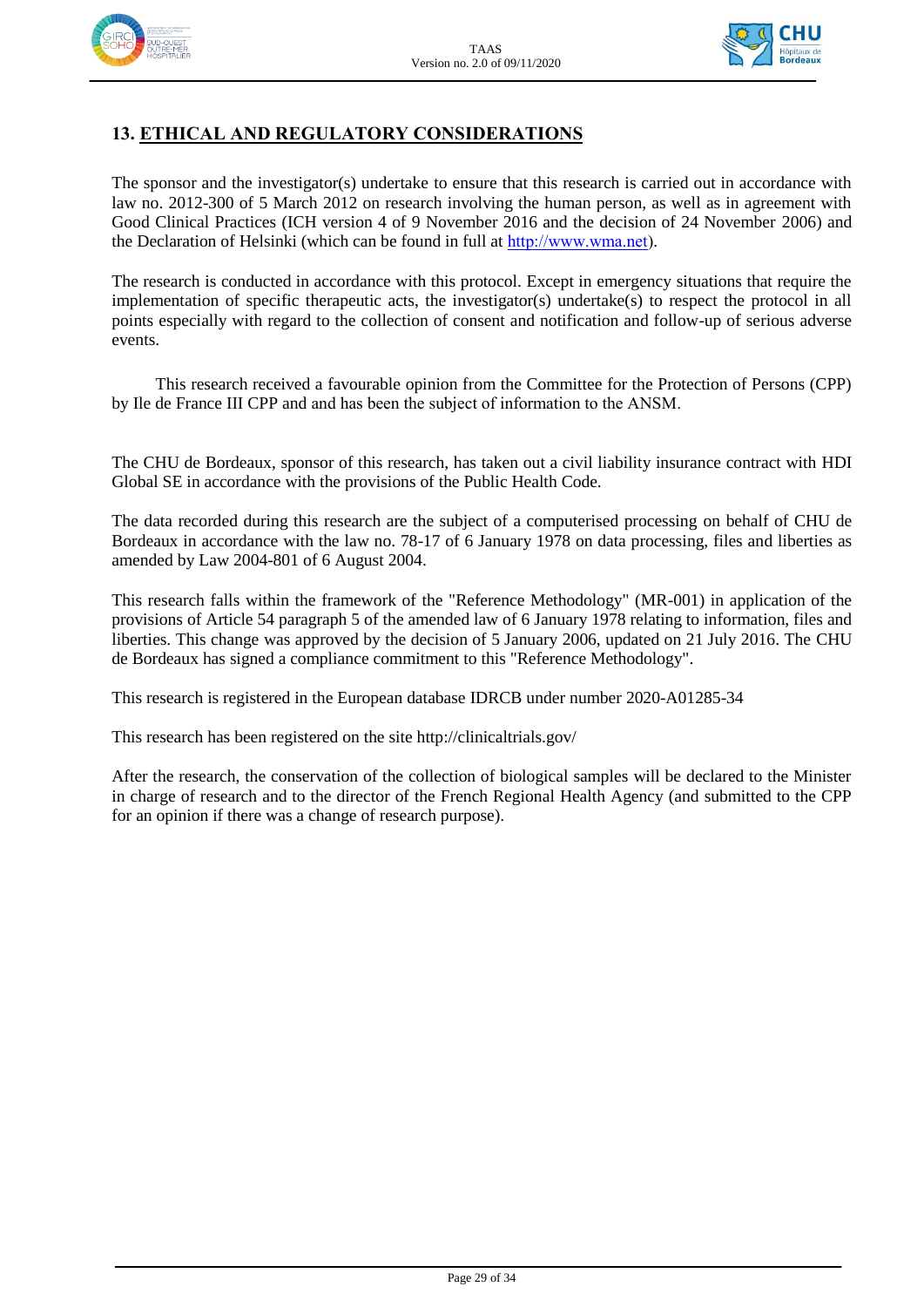



#### CHANGES TO THE PROTOCOL

Any substantial change, i.e. any change that is likely to have a significant impact on the protection of persons, on the conditions of validity and on the results of the research, on the quality and safety of the products tested, on the interpretation of scientific documents that support the conduct of the research or the way in which the research is conducted, is subject to a written amendment submitted to the sponsor. The latter must obtain, prior to its implementation, a favourable opinion from the CPP, and, where applicable, authorisation from the French National Agency for Medicines and Health Products Safety (ANSM).

Non-substantial changes, i.e, those that do not have a significant impact on any aspect of the research, are communicated to the CPP for information.

All changes are validated by the sponsor, and by all research stakeholders involved in the change, before submission to the CPP, and, where applicable, to the ANSM. This validation may require the meeting of all committees formed for the research. .

All changes to the protocol must be made known to investigators, who are participating in the research. The investigators undertake to respect the content.

Any modification that modifies participant care or the benefits, risks and constraints of the research is the subject of a new information note and a new consent form whose collection follows the same procedure above.

### **14. PRESERVATION OF RESEARCH DOCUMENTS AND DATA**

The following documents related to this research are archived by the investigator in accordance with Good Clinical Practices:

#### *-* **for a period of 15 years following the end of the research**

- The protocol and any modifications to the protocol
- Case report forms (copies)
- Source records of participants who have signed a consent form
- All other documents and correspondence related to research

#### **- for a period of 30 years following the end of the research**

• The original copy of the informed consent forms signed by the participants

All of these documents are the responsibility of the investigator during the regulatory archiving period. No displacement or destruction can be made without the agreement of the sponsor. At the end of the regulatory archiving period, the sponsor will be consulted for destruction. All data, documents and reports may be subject to audit or inspection.

#### **15. FINAL REPORT**

Within one year after the end of the research or its interruption, a final report will be prepared and signed by the sponsor and the investigator. This report will be kept at the disposal of the competent authority. The sponsor will transmit to the CPP and, where applicable, to the ANSM, the results of the research in the form of a summary of the final report within one year after the end of the research.

#### **16. RULES FOR PUBLICATION**

#### **16.1. SCIENTIFIC COMMUNICATIONS**

The data analysis provided by the investigating centres is carried out by Centre de Référence labelled« Maladies Rares » Pathologies Plaquettaires Constitutionnelles.

This analysis gives rise to a written report which is submitted to the sponsor, who will forward it to the Committee for the Protection of Persons and to the competent authority.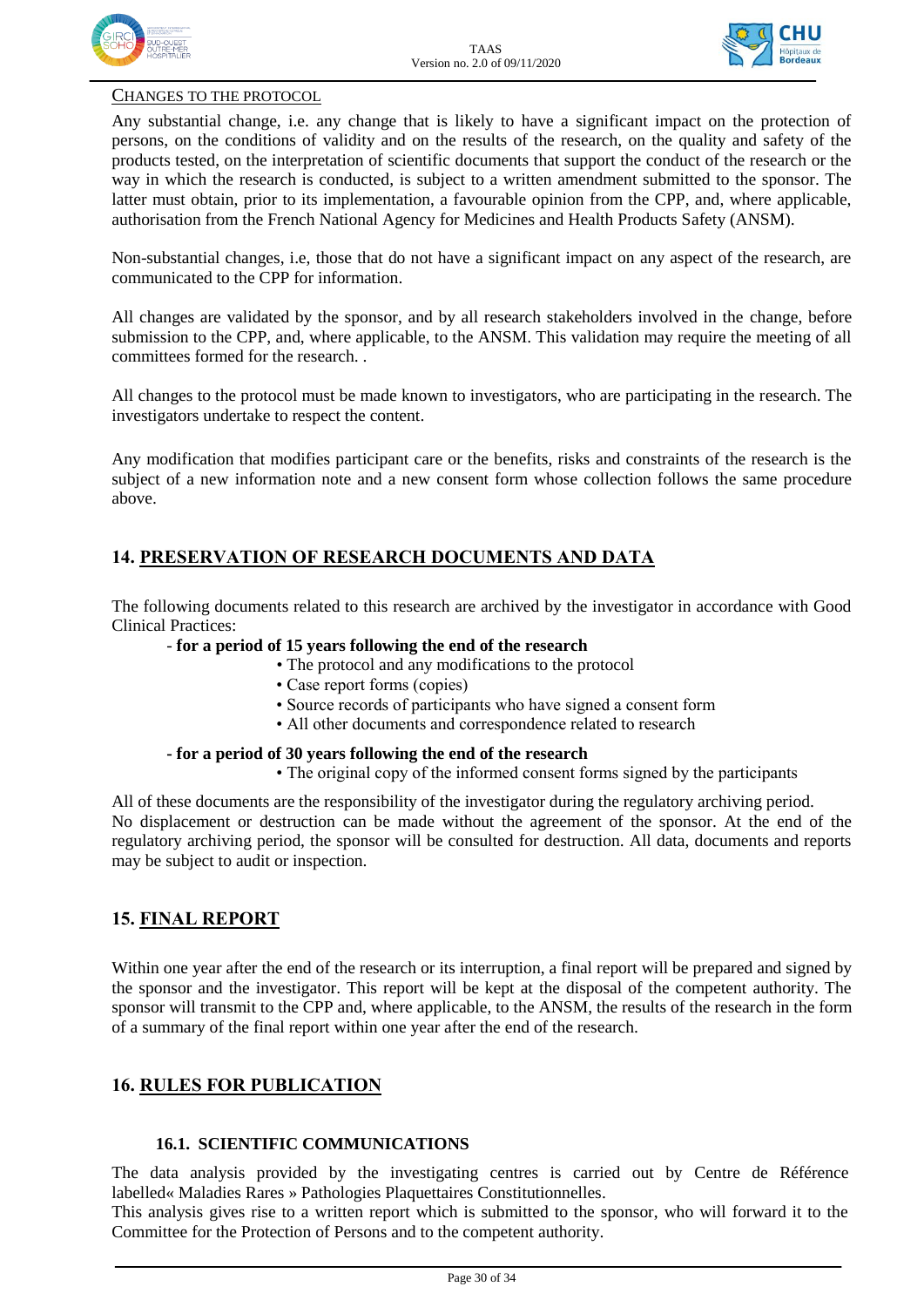



Any written or oral communication of the results of the research must have the prior consent of the coordinating investigator and, where appropriate, of all committees that were established for the research.

The coordinating investigator undertakes to make available to the public both negative and inconclusive and positive research results.

The publication of the main results must mention the name of the sponsor, all the persons who helped in the inclusion or follow-up of participants in the research, methodologists, biostatisticians and data managers who participated in the research, health vigilance personnel who participated in the safety analysis of the participants, members of the committee(s) constituted for the research and the possible involvement of the source of funding. International rules of writing and publication will be taken into account (*The Uniform Requirements for Manuscripts*of the ICMJE, April 2010).

#### **16.2. COMMUNICATION OF RESULTS TO PARTICIPANTS**

In accordance with law no. 2002-303 of 4 March 2002, the participants are informed, at their request, of the overall results of the research.

#### **16.3. TRANSFER OF DATA**

Data management is provided by Centre de Référence labellisé « Maladies Rares » : Pathologies Plaquettaires Constitutionnelles. The conditions for the transfer of all or part of the research database are decided by the research sponsor are the subject of a written contract.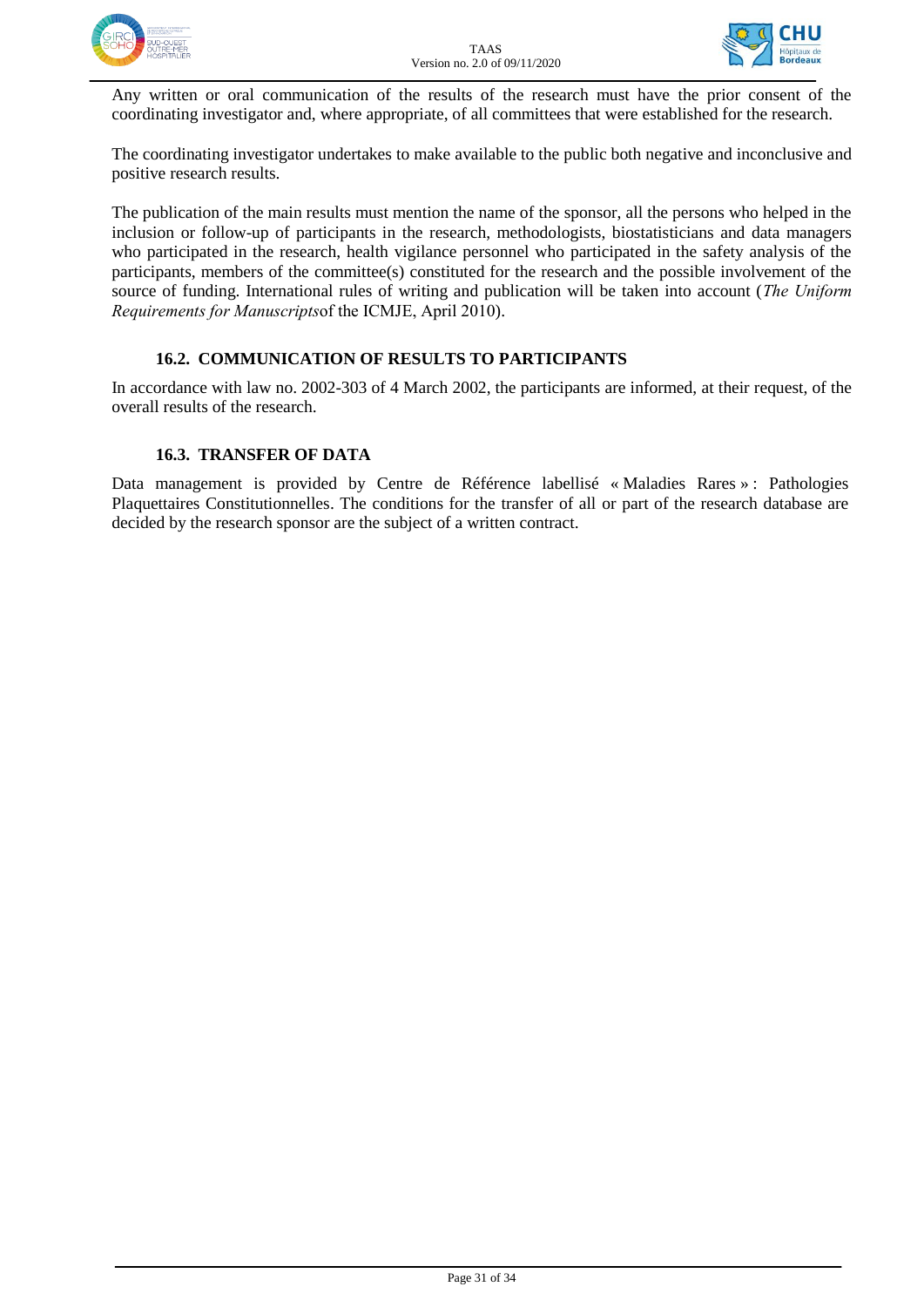



## **BIBLIOGRAPHIC REFERENCES**

[1] Nurden AT. Glanzmann thrombasthenia. Orphanet J Rare Dis. 2006;1:10.

[2] Nurden AT, Fiore M, Pillois X, Nurden P. Genetic testing in the diagnostic evaluation of inherited platelet disorders. Seminars in thrombosis and hemostasis. 2009 Mar;35:204-12.

[3] Fiore M, Nurden AT, Nurden P, Seligsohn U. Clinical utility gene card for: Glanzmann thrombasthenia. Eur J Hum Genet. 2012 Oct;20.

[4] Nurden AT, Fiore M, Nurden P, Pillois X. Glanzmann thrombasthenia: a review of ITGA2B and ITGB3 defects with emphasis on variants, phenotypic variability, and mouse models. Blood. 2012 Dec 1;118:5996-6005.

[5] Fiore M, Pillois X, Nurden P, Nurden AT, Austerlitz F. Founder effect and estimation of the age of the French Gypsy mutation associated with Glanzmann thrombasthenia in Manouche families. Eur J Hum Genet. 2011 Sep;19:981-7.

[6] Fiore M, Nurden AT, Vinciguerra C, Nurden P, Pillois X. Rapid diagnosis of the French gypsy mutation in Glanzmann thrombasthenia using high-resolution melting analysis. Thrombosis and haemostasis. 2010 Nov 3;104:1076-7.

[7] Di Minno G, Coppola A, Di Minno MN, Poon MC. Glanzmann's thrombasthenia (defective platelet integrin alphaIIb-beta3): proposals for management between evidence and open issues. Thrombosis and haemostasis. 2009 Dec;102:1157-64.

[8] Fiore M, d'Oiron R, Pillois X, Alessi MC. Anti-alphaIIb beta3 immunization in Glanzmann thrombasthenia: review of literature and treatment recommendations. British journal of haematology. 2018 Apr;181:173-82.

[9] Fiore M, Firah N, Pillois X, Nurden P, Heilig R, Nurden AT. Natural history of platelet antibody formation against alphaIIbbeta3 in a French cohort of Glanzmann thrombasthenia patients. Haemophilia. 2012 May;18:e201-9.

[10] Siddiq S, Clark A, Mumford A. A systematic review of the management and outcomes of pregnancy in Glanzmann thrombasthenia. Haemophilia. 2011 Sep;17:e858-69.

[11] Leticee N, Kaplan C, Lemery D. Pregnancy in mother with Glanzmann's thrombasthenia and isoantibody against GPIIb-IIIa: Is there a foetal risk? Eur J Obstet Gynecol Reprod Biol. 2005 Aug 1;121:139-42.

[12] Levy-Toledano S, Tobelem G, Legrand C, Bredoux R, Degos L, Nurden A, Caen JP. Acquired IgG antibody occurring in a thrombasthenic patient: its effect on human platelet function. Blood. 1978 Jun;51:1065-71.

[13] Nurden AT. Glanzmann thrombasthenia: the need for epidemiological studies. J Thromb Haemost. 2009 Nov;7:1875-7.

[14] Hay CR, Palmer B, Chalmers E, Liesner R, Maclean R, Rangarajan S, Williams M, Collins PW. Incidence of factor VIII inhibitors throughout life in severe hemophilia A in the United Kingdom. Blood. 2011 Jun 9;117:6367-70.

[15] George JN, Caen JP, Nurden AT. Glanzmann's thrombasthenia: the spectrum of clinical disease. Blood. 1990 Apr 1;75:1383-95.

[16] Poon MC, D'Oiron R, Von Depka M, Khair K, Negrier C, Karafoulidou A, Huth-Kuehne A, Morfini M. Prophylactic and therapeutic recombinant factor VIIa administration to patients with Glanzmann's thrombasthenia: results of an international survey. J Thromb Haemost. 2004 Jul;2:1096-103.

[17] Santoro C, Rago A, Biondo F, Conti L, Pulcinelli F, Laurenti L, Perrone MP, Baldacci E, Leporace A, Mazzucconi MG. Prevalence of allo-immunization anti-HLA and anti-integrin alphaIIbbeta3 in Glanzmann Thromboasthenia patients. Haemophilia. 2010 Sep 1;16:805-12.

[18] Nurden AT, Pillois X, Fiore M, Alessi MC, Bonduel M, Dreyfus M, Goudemand J, Gruel Y, Benabdallah-Guerida S, Latger-Cannard V, Negrier C, Nugent D, Oiron RD, Rand ML, Sie P, Trossaert M, Alberio L, Martins N, Sirvain-Trukniewicz P, Couloux A. Expanding the Mutation Spectrum Affecting alphaIIbbeta3 Integrin in Glanzmann Thrombasthenia: Screening of the ITGA2B and ITGB3 Genes in a Large International Cohort. Human mutation. 2015 May;36:548- 61.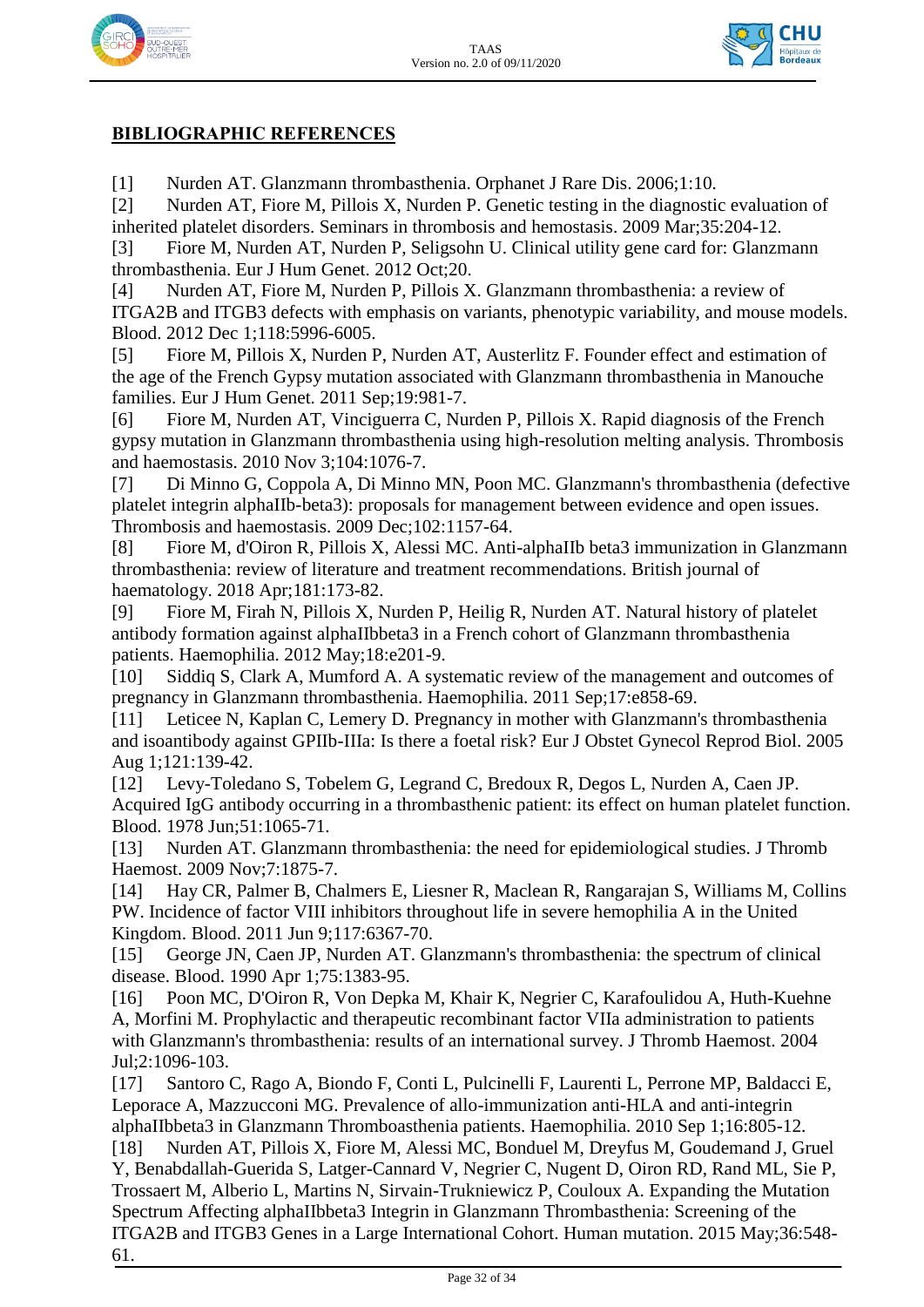



[19] Poon MC, Di Minno G, d'Oiron R, Zotz R. New Insights Into the Treatment of Glanzmann Thrombasthenia. Transfusion medicine reviews. 2016 Apr;30:92-9.

[20] Oldenburg J, Pavlova A. Genetic risk factors for inhibitors to factors VIII and IX. Haemophilia. 2006 Dec;12 Suppl 6:15-22.

[21] Pillois X, Nurden AT. Linkage disequilibrium amongst ITGA2B and ITGB3 gene variants in patients with Glanzmann thrombasthenia confirms that most disease-causing mutations are recent. British journal of haematology. 2016 Nov;175:686-95.

[22] Laurian Y, Tisseron-Maury B, Bibi Triki T, Kaplan C, Gaudelus J. Red blood cell transfusion in patients with type 1 Glanzmann's thrombasthenia. J Thromb Haemost. 2005 Oct;3:2346-7.

[23] Nurden AT, Kunicki T, Nurden P, Fiore M, Martins N, Heilig R, Pillois X. Mutation analysis for a patient with Glanzmann thrombasthenia who produced a landmark isoantibody to the alphaIIbbeta3 integrin. J Thromb Haemost. 2010 Aug;8:1866-8.

[24] Kashiwagi H, Kiyomizu K, Kamae T, Nakazawa T, Tadokoro S, Takiguchi S, Doki Y, Kanakura Y, Tomiyama Y. Molecular analysis of a patient with type I Glanzmann thrombasthenia and clinical impact of the presence of anti-alphaIIbbeta3 alloantibodies. Int J Hematol. 2011 Jan;93:106-11.

[25] Ghosh K, Kulkarni B, Shetty S, Nair S. Antiplatelet antibodies in cases of Glanzmann's thrombasthenia with and without a history of multiple platelet transfusion. Indian journal of human genetics. 2009 Jan;15:23-7.

[26] Chouhan B, Denesyuk A, Heino J, Johnson MS, Denessiouk K. Conservation of the human integrin-type beta-propeller domain in bacteria. PloS one. 2011;6:e25069.

[27] Vivier M, Treisser A, Naett M, Diemunsch P, Schmitt JP, Waller C, Tongio MM, Hemmendinger S, Lutz P. [Glanzmann's thrombasthenia and pregnancy. Contribution of plasma exchange before scheduled cesarean section]. Journal de gynecologie, obstetrique et biologie de la reproduction. 1989;18:507-13.

[28] Monrigal C, Beurrier P, Mercier FJ, Boyer-Neumann C, Gillard P. [Glanzmann's thrombasthenia and pregnancy: a case and review of the literature]. Annales francaises d'anesthesie et de reanimation. 2003 Nov;22:826-30.

[29] Tengborn L, Petruson B. A patient with Glanzmann thrombasthenia and epistaxis successfully treated with recombinant factor VIIa. Thrombosis and haemostasis. 1996 Jun;75:981- 2.